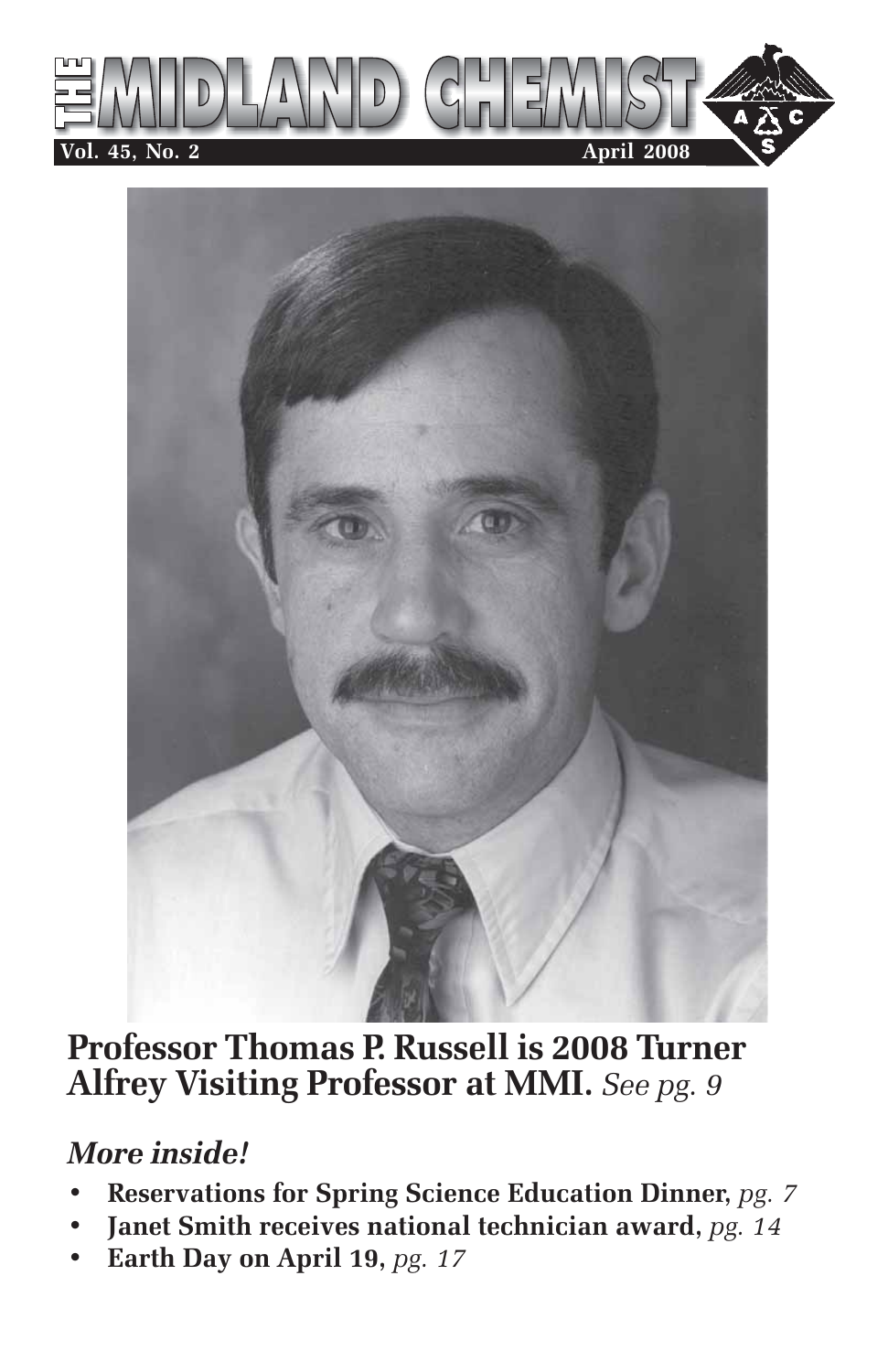

# *In this Issue* ...

Volume 45, Number 2

*The Midland Chemist* is published six times a year by the Midland Section of the American Chemical Society. American Chemical Society Midland Section PO Box 2695 Midland, MI 48641-2695 http://membership.acs.org/M/Midl

## *Volunteer Staff*

|                                | 989-832-7485             |
|--------------------------------|--------------------------|
|                                | ann.birch@editech-mi.com |
|                                |                          |
|                                |                          |
| James R. Birch  Design, layout |                          |
|                                |                          |

Please submit all articles and photographs to the editor, Ann Birch. Instructions for article submission are on the Midland Section web site, as is contact information for other staff members. Authors can also contact Ann directly with any questions.

Neither *The Midland Chemist*, nor the Midland Section, nor the American Chemical Society assumes any responsibility for the statements and opinions advanced by contributors of or to *The Midland Chemist*.

© Copyright 2008 Midland Section of the American Chemical Society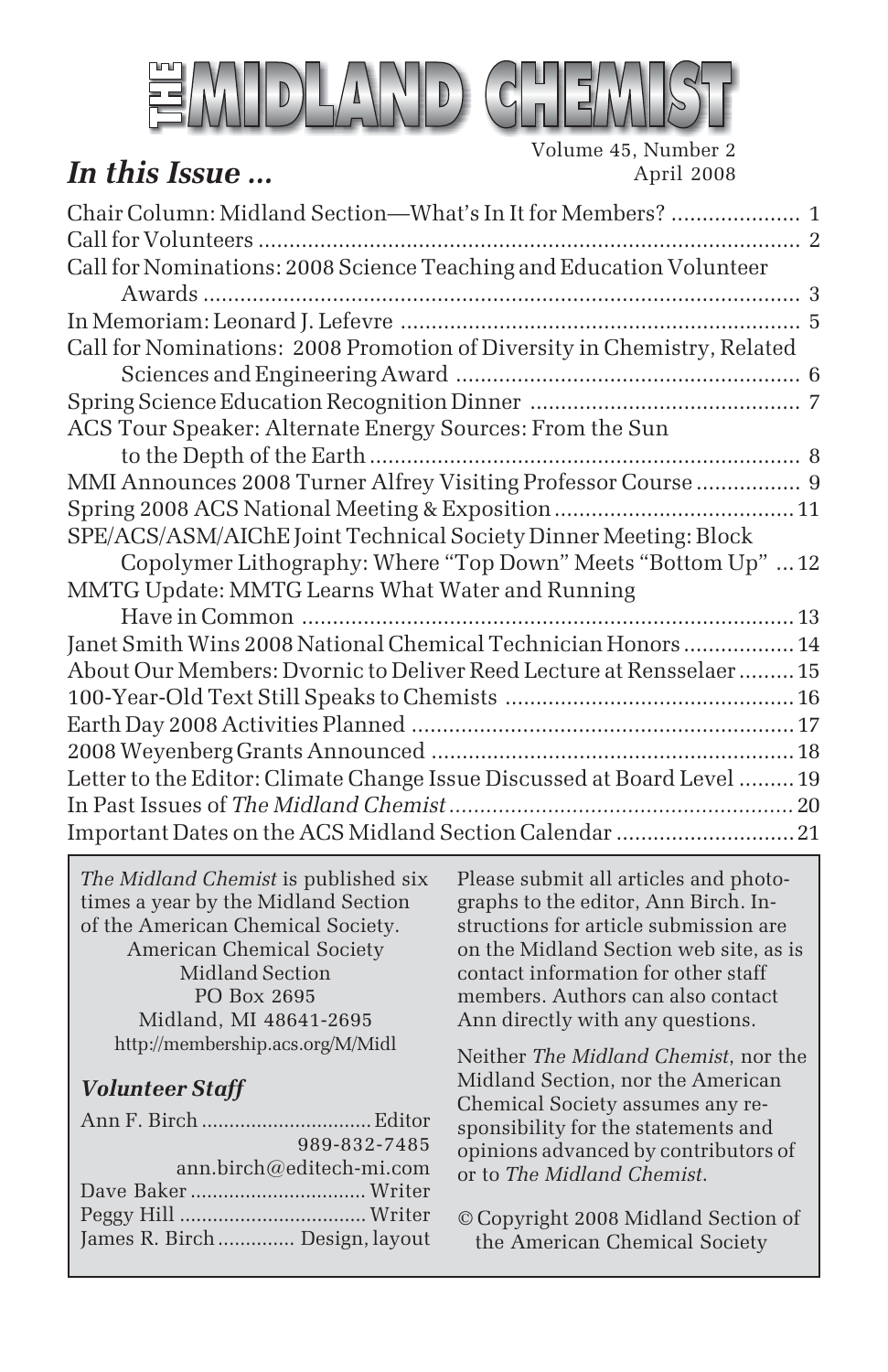# *Chair Column* **Midland Section—What's In It for Members?**

In my last column, I talked about how our Sec-<br>ion spends its money and showed how we tion spends its money and showed how we have a strong emphasis on community outreach and education. I'd like to emphasize another aspect of our organization in this issue's column our members. The core of ACS is its members. We are, after all, a society for chemistry professionals. The membership is our base, and it is the mechanism by which we achieve all that we do. We've shown what ACS does for the community, but what do we do for our members? To be honest, that's been an area of active debate within our Section.



Dorie Yontz, Chair ACS Midland Section

At its most basic level, ACS membership provides all of the benefits of being part of the national organization. We get discounts on journals, access to national meetings, and for those of us involved in the job market in some form, we get access to the ACS clearinghouse. Here's where I struggle: for those of us who have jobs with electronic subscriptions to the journals and with limited ability to publish or discuss our work, what's the benefit? For some, like me, ACS was appealing because of the local section's active community involvement, but that doesn't interest everyone. How about activism? Did you know that ACS has a Legislative Action Network, which makes it easy to keep up-todate on what Congress is doing on science-related topics? For some, our annual Fall Scientific Meeting is the main way that ACS gives back to the members. What about you? We'd love to hear about what you would like from ACS. Please e-mail me at dyontz@dow.com with your thoughts.

If you have a program idea in mind, regardless of whether it is a way of bringing some benefit to our membership or a way of reaching into the community, we may be able to get a grant to turn your vision into reality. Twice a year, national ACS accepts proposals for innovation grants (up to \$3,000). The application is a simple form and the next deadline is July 1. Contact me if you have an idea and we can help you write the proposal.

## *Guidelines for innovation grants:*

- The amount of funding will be up to \$3,000 per application.
- Funds may be used for materials and supplies, hardware (only if it is integral to the nature of the project), sponsoring exhibits or symposia, travel expenses, reasonable program marketing, and related items.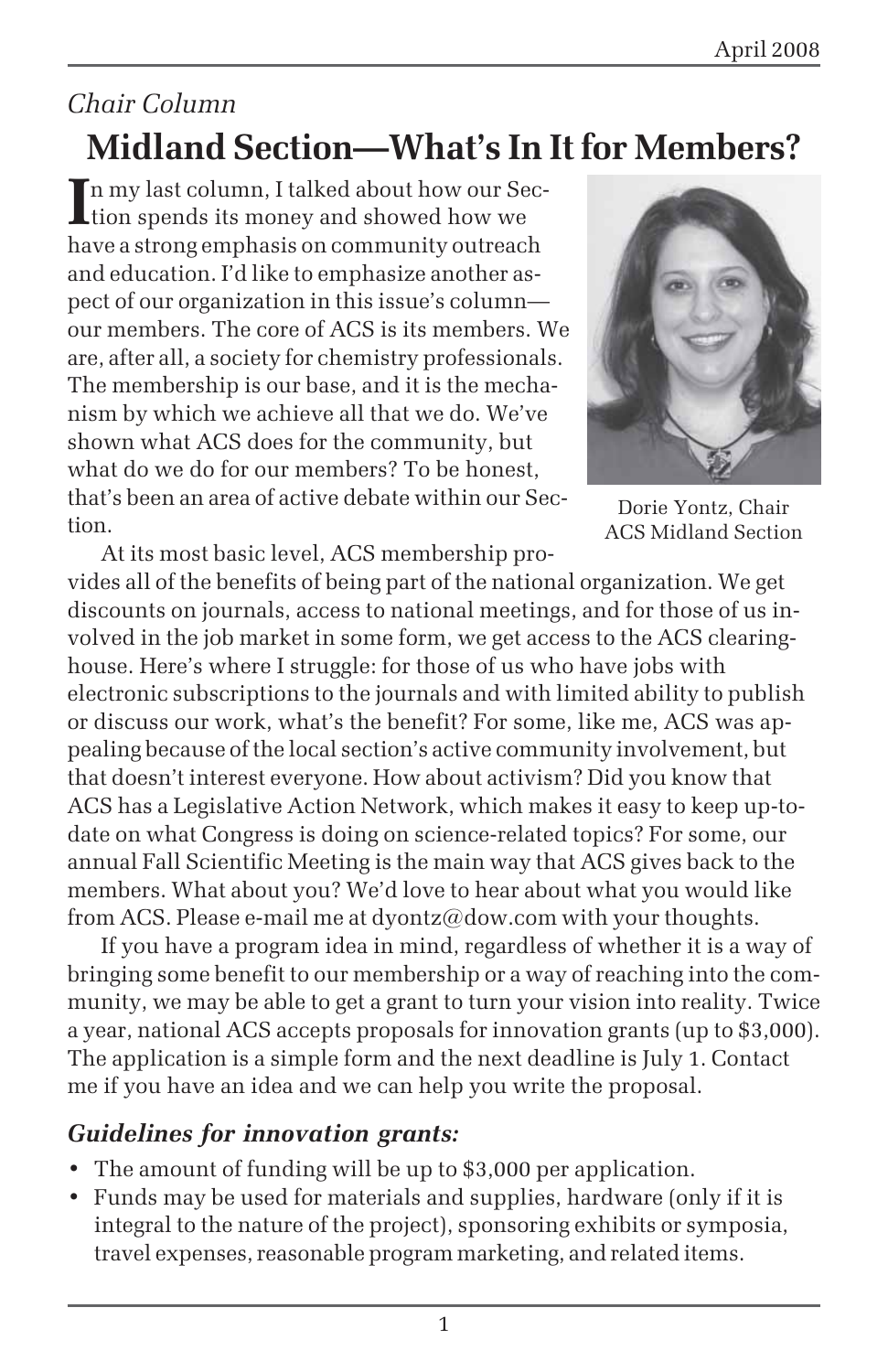- Funds may not be used for honoraria (including payment to contractors), pass-through donations to other organizations, alcoholic beverages, or meals for local section members (snacks are acceptable).
- Whenever possible, local sections are encouraged to use low-cost or free meeting facilities and advertising (e.g. through local section or sponsoring organization newsletters).
- A funded program/project should be completed within 12 months of the award date.
- A final report must be submitted to LSAC within three months of the funded project describing how the funds were used and the impact the project had.
- A project should be launched, conducted, and evaluated within 12 months from the award date.
- Only one proposal per local section will be funded each year.
- Funding will be awarded to a section only if it has submitted the most recent annual report.
- Funding will be awarded to a section only if it has submitted a final report for all previous ACS Local Section Innovative Projects Grants.

Danie J. yontz

## *Call for Volunteers*

**Program:** Dow Chemical's Public Affairs group has asked the Midland ACS for help during the Dow Family Reunion. Members of the Dow family will be taking a tour of the plant and they would like to have chemistry-related activities for the kids.

**Position/Job:** Volunteers to conduct hands-on demos with kids of various ages. (All materials and instructions will be provided.)

**Time/Date Needed:** Morning of Friday, June 27, 2008. Starts at 9:00. Ends before lunch.

**Location:** Lobby of 1790 building at Dow Chemical. This is a public building, so no special access is required.

**Skills Needed:** Willingness to spend a few hours out of your work day to bring science to life for kids.

**Contact:** Dorie Yontz by June 1, dyontz@dow.com, 989-636-2571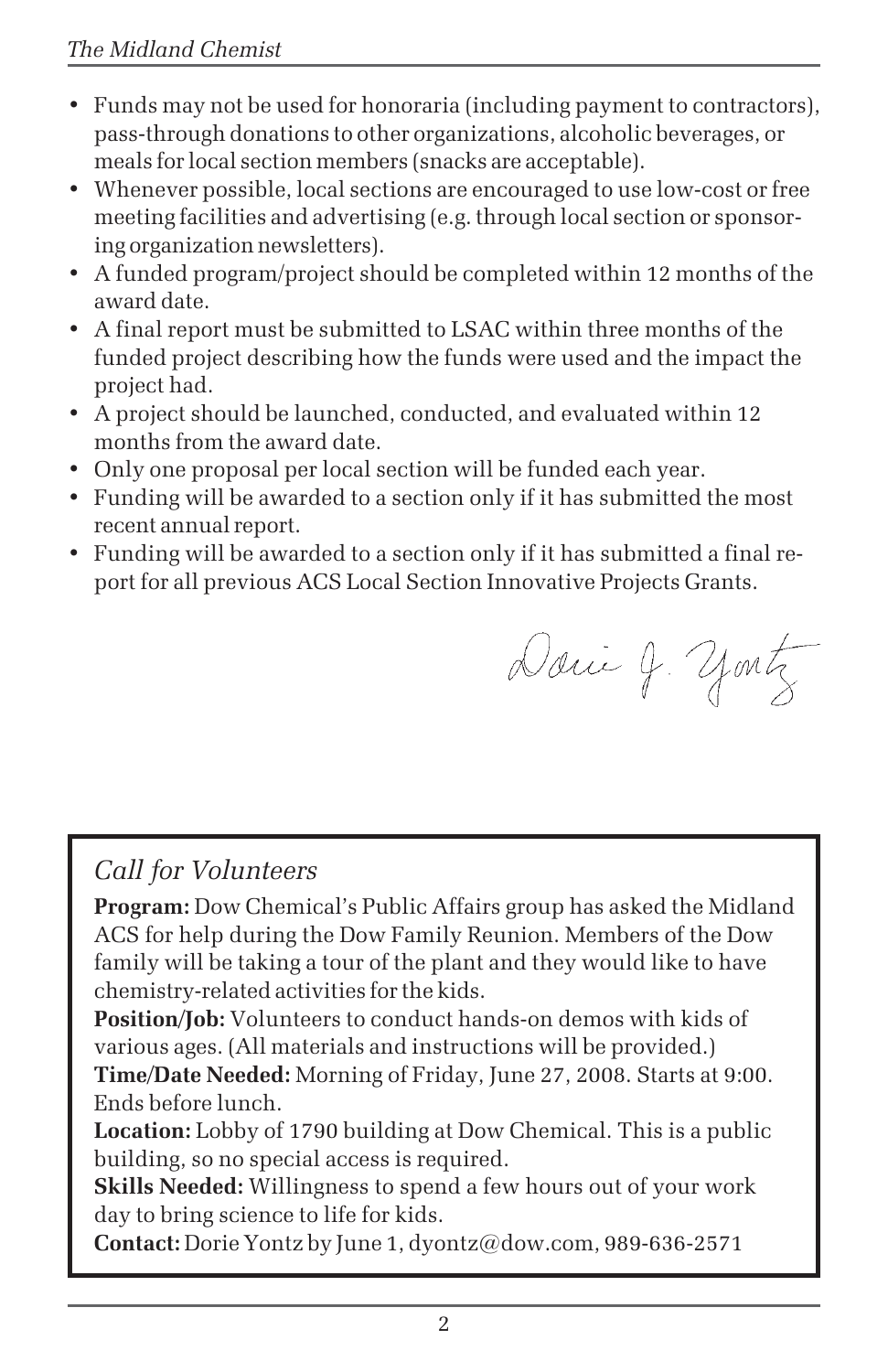## *Call for Nominations* **2008 Science Teaching and Education Volunteer Awards**

**E**ach year the Midland Section of the ACS presents awards to recognize  $\Box$ outstanding achievement in the teaching of the chemical sciences. Nominations for the 2008 awards are invited. Awards are presented for Outstanding Achievement in the following areas:

- Elementary Level Science Education
- Middle Level Science Education
- High School Chemistry Teaching
- College Chemistry Teaching
- Science Education Volunteer

Candidates for the teaching awards must be educators at schools in the five county geographical area of the Midland Section: Bay, Gratiot, Isabella, Midland, and Saginaw counties. The Science Education Volunteer of the Year award will be presented to an individual who makes a substantial contribution to science learning in the Midland Section through voluntary efforts. Recipients of all awards will be selected by the Awards Committee. Nominators should write a letter indicating the award and describing the attributes of the candidate. Supporting letters from students, colleagues, supervisors, and community leaders are strongly encouraged. The deadline for nominations is **March 31, 2008**. Electronic submissions are preferable. All submissions must be accompanied by the name, position, address, and phone number of the nominator. Award recipients as well as high school and college student award recipients and Chemistry Olympiad winners will be honored at the ACS Science Education and Awards Banquet in April 2008. (Please see the local ACS Section web site for updated awards information, http://membership.acs.org/M/Midl/.) The Awards Committee greatly appreciates the efforts involved in nominating someone and thanks you for helping to recognize deserving educators in our section. See pages 12 and 13 for lists of previous award recipients.

*Parents: Does your child have a great science teacher? If so, consider nominating him/her and pass this flier along to that teacher's principal or section head.*

Please submit nominations to: Scott G. Gaynor, Awards Committee Chair The Dow Chemical Co. 1603 Building Midland, MI 48674 Phone: (989) 638-1806; Fax: (989) 636-6454 e-mail: sggaynor@dow.com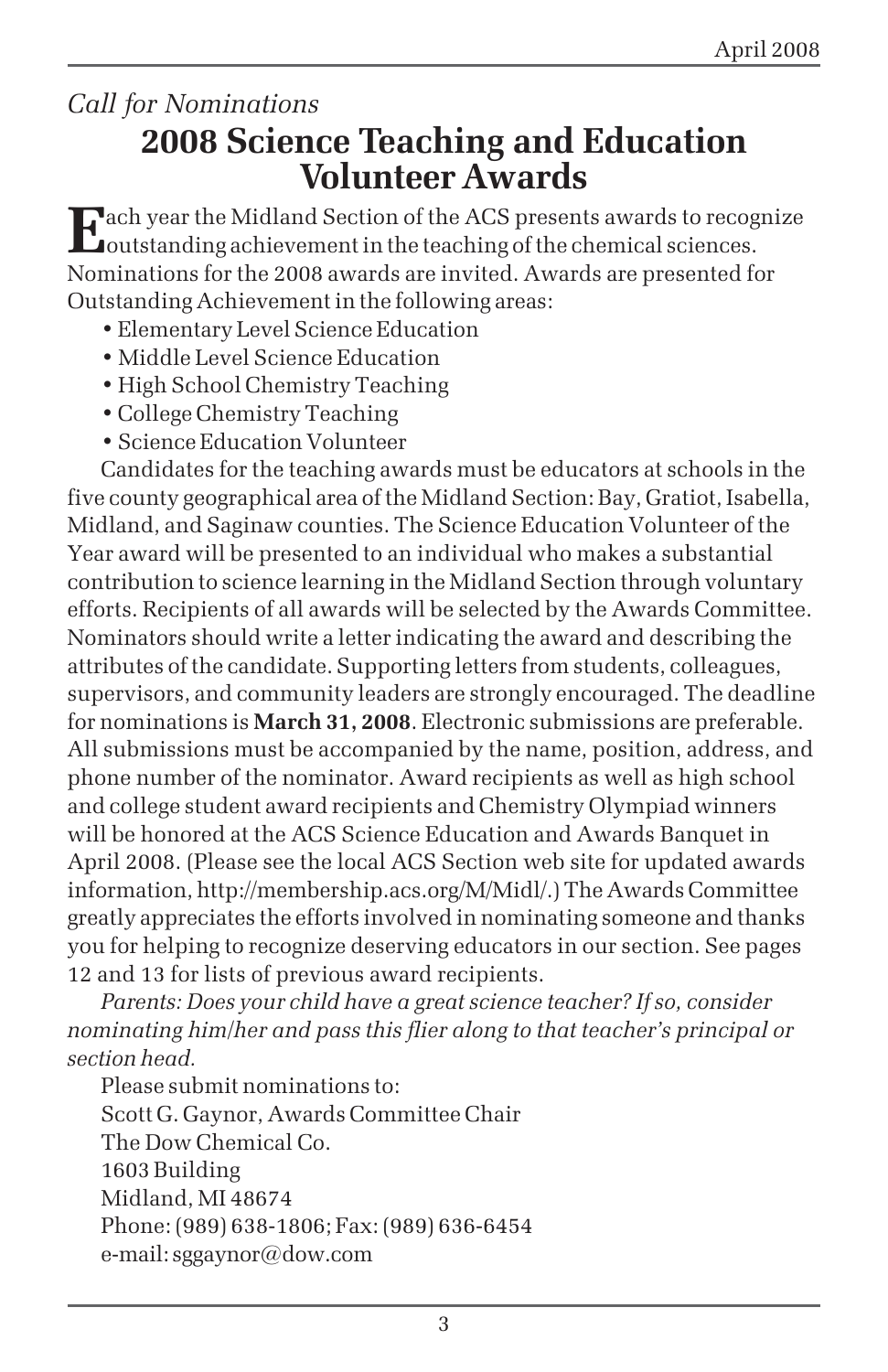## *Elementary Level Science Education*

- 1992 Karen Ziemelis
- 1993 Lela Wade
- Constance A. Dullock
- Joan Klopcic
- Mark Hackbarth
- Denise Koppleberger, Cheryl Ruthig
- Barbara McGivern
- John Clark
- Sue Burtch, Robin Harshman-Rogers, Vicki Richard, Clare Jorgensen
- 2001 Cathy Egerer, Amy Hindbaugh-Marr
- Maureen Becker
- Leon Katzinger
- Joan Roels
- 2005 Curt Moses
- Robin Allen
- Diane Huckins

## *Middle Level Science Education*

| Derrell Steffen   | 2000 | not awarded         |
|-------------------|------|---------------------|
| Laurie Hepinstall | 2001 | not awarded         |
| JoAnn Kraut       | 2002 | Joel Mikusko        |
| not awarded       | 2003 | not awarded         |
| Barbara J. Bibbee | 2004 | Christine Brillhart |
| Gary J. Johnson   | 2005 | not awarded         |
| not awarded       | 2006 | Matthew Miller      |
| not awarded       | 2007 | John Hoving         |
|                   |      |                     |

## *High School Chemistry Teaching*

| 1989 | Robert Wallace             | 1999 | Robert Enszer   |
|------|----------------------------|------|-----------------|
| 1990 | Gary Ronk                  | 2000 | Steven Kelly    |
| 1991 | not awarded                | 2001 | William Stokes  |
| 1992 | John Clark, Edna Konwinski | 2002 | Robert Hansen   |
| 1993 | Mary Irons                 | 2003 | not awarded     |
| 1994 | Jo Ann Pelkki              | 2004 | Doug Grezeszak  |
| 1995 | not awarded                | 2005 | Pamela Thompson |
| 1996 | Sandra Schafer             | 2006 | Daniel Sealey   |
| 1997 | Mary Fredell               | 2007 | not awarded     |
| 1998 | Dale Ressler               |      |                 |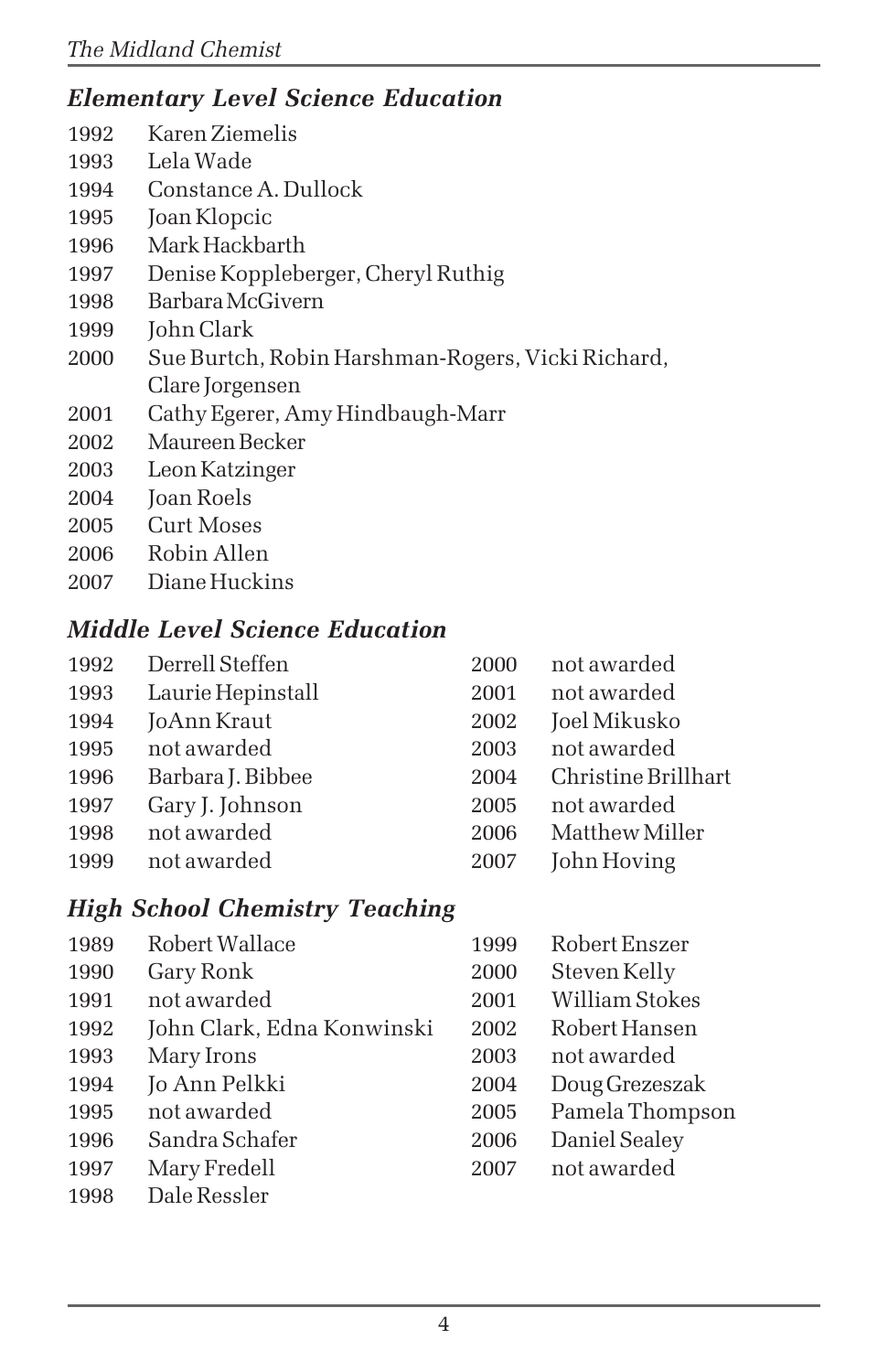## *College Chemistry Teaching*

| 1989 | Joan Sabourin                      | 1999 | Steven Keinath     |
|------|------------------------------------|------|--------------------|
| 1990 | Bob Howell                         | 2000 | James Hutchison    |
| 1991 | Robert Kohrman                     | 2001 | Sandra Smith       |
| 1992 | Scott Hill                         | 2002 | Margaret Hill      |
| 1993 | Ajit Sharma                        | 2003 | Dale Meier         |
| 1994 | Laura Vosejpka                     | 2004 | Katharine Blystone |
| 1995 | George Eastland                    | 2005 | Ronald Sharp       |
| 1996 | <b>Martin Spartz</b>               | 2006 | Arthur G. Smith    |
| 1997 | Philip Squattrito                  | 2007 | Cynthia N. Peck    |
| 1998 | Thomas Delia                       |      |                    |
|      | <b>Science Education Volunteer</b> |      |                    |
| 1992 | Gregg Young                        | 2000 | Karol Childs       |
| 1993 | Peter Bonk                         | 2001 | Donald Petersen    |
| 1994 | Peter Moehs                        | 2002 | Joan McMahon       |
| 1995 | Gretchen Kohl                      | 2003 | John Blizzard      |
| 1996 | John Blizzard, Dick Van Effen      | 2004 | Jan Zanyk          |
| 1997 | Marvin Tegen                       | 2005 | Eldon Graham       |
| 1998 | Carlton Beyer                      | 2006 | Tom Chamberlin     |

| 1996 – John Blizzard, Dick Van Effen – 2004 – Jan Zanyk |                                 |
|---------------------------------------------------------|---------------------------------|
| 1997 Marvin Tegen                                       | 2005 Eldon Graham               |
| 1998 Carlton Bever                                      | 2006 Tom Chamberlin             |
| 1999 William Albe                                       | 2007 Teri Bickmore, Cal Goeders |
|                                                         |                                 |

## *In Memoriam*

# **Leonard J. Lefevre**

**L**eonard J. Lefevre, 78, of Midland, died Feb. 4, 2008, at the

MidMichigan Medical Center. He was born Jan. 8, 1930, in Bay City, son of the late Raymond and Jeanne (Talbot) Lefevre. He graduated from St. Mary's High School in Bay City and honorably served with the U.S. Army during the Korean War. He graduated from Michigan Tech with bachelor degrees in chemistry and chemical engineering. On June 16, 1956, he married Patricia Leaveck at Holy Trinity Catholic Church in Bay City. He worked for The Dow Chemical Company as a senior research scientist in ion exchange technical service and development. He held 13 patents with



Dow and retired after 35 years of service. He had been a member of the American Chemical Society for 48 years.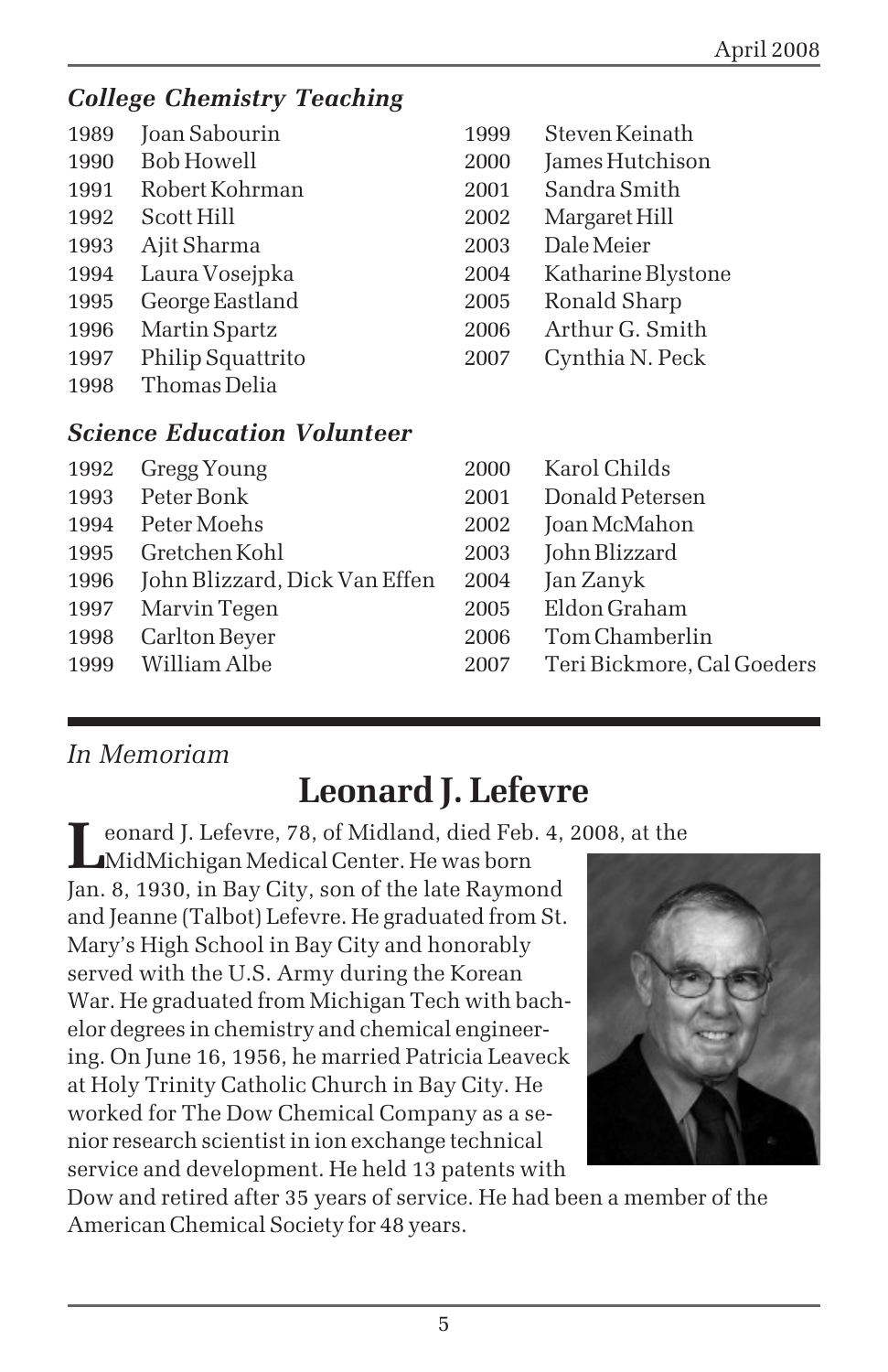# *Call for Nominations* **2008 Promotion of Diversity in Chemistry, Related Sciences and Engineering Award**

The Midland Section of The American Chemical Society presents the<br>"Promotion of Diversity in Chemistry, Related Sciences and Engineering Award" biannually to a person or group residing in Midland, Bay, Saginaw, Isabella or Gratiot county for outstanding achievement in enhancing the participation of underrepresented groups in the study of chemistry, related sciences and engineering. The award will be presented at the ACS Science Education and Awards Banquet in April. (Please see the Section web site for complete awards information, http://membership.acs.org/M/ Midl/.)

The criteria for this award include teaching, mentoring, serving as a role model, and active and sustained participation in organizations that support diversity which have had a demonstrable impact on the promotion of diversity in chemistry, related sciences and engineering. Members of the Midland Section Minority Affairs Committee are ineligible to receive this award. Previous recipients of the award include:

- 2002 George Gant and Richard Stringfield
- 2004 Smallwood Holoman, Jr.

2006 Joan Sabourin

Recipients of this award will be selected by the Midland Section Awards Committee. Nominators should write a letter describing the attributes of the candidate. Supporting letters from students, colleagues, supervisors, and community leaders are strongly encouraged. The deadline for nominations is **March 31, 2008**. Electronic submissions are acceptable and preferred. All submissions must be accompanied by the name, position, address, and phone number of the nominator.

Please submit nominations to: Scott G. Gaynor, Awards Committee Chair The Dow Chemical Co. 1603 Building Midland, MI 48674 Phone: (989) 638-1806; Fax: (989) 636-6454 e-mail: sggaynor@dow.com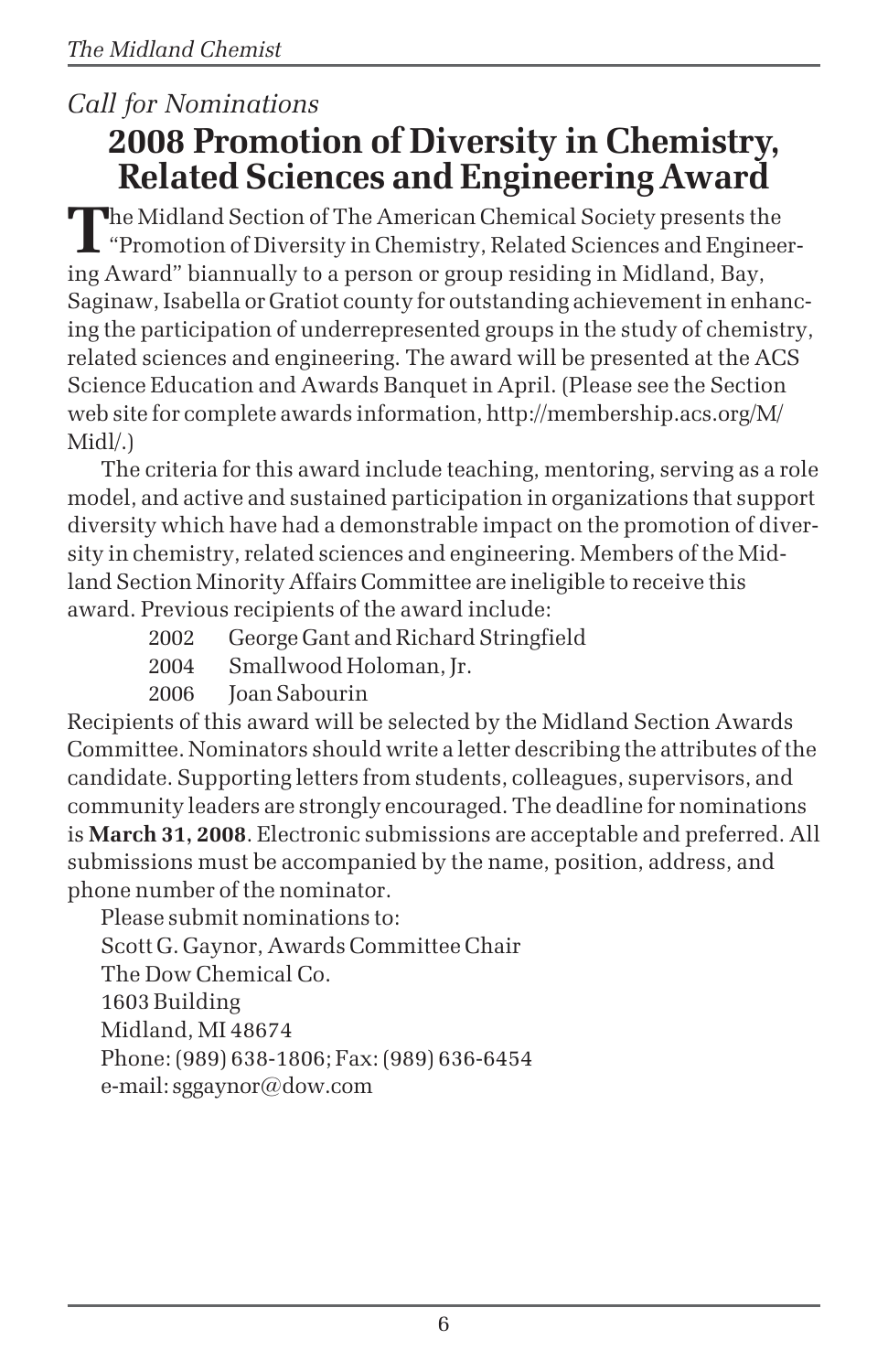# **Spring Science Education Recognition Dinner**

*By Scott Gaynor*

**Wednesday, April 23, 2008 6:00 p.m. to 9:00 p.m. Dow Corning Cafeteria Midland, Michigan**

Program: 6:00 p.m. Reception 6:30 p.m. Buffet Dinner 7:30 p.m. Awards Presentations

**T**eachers and students will be recognized for their outstanding achieve-**L** ments in science education at this annual event. The 2008 Promotion of Diversity award will also be presented. The cost of the dinner is \$18.00 per person and includes appetizers, dinner, dessert, and beverage. Please respond by mail using the form below. Your dinner reservation request must be received by April 18, 2008. You may also register by e-mail to Scott Gaynor (sggaynor@dow.com) and pay at the door. This event is sponsored by the Midland Section of the American Chemical Society and underwritten by grants from The Dow Chemical Company and Dow Corning Corporation. For further information, contact Scott Gaynor at (989) 638-1806.

To reserve a place at the 2008 Spring Science Education Recognition Dinner, return this form with payment (\$18.00/person) by April 18, 2008, to Scott Gaynor, The Dow Chemical Company, 1603 Building, Midland, MI 48674.

| Name(s):     |                 |  |
|--------------|-----------------|--|
| Affiliation: |                 |  |
| Address:     |                 |  |
| Phone/Email: | ACS member? Y N |  |

Enclose payment of \$18.00 per person. Checks should be payable to "Midland Section ACS."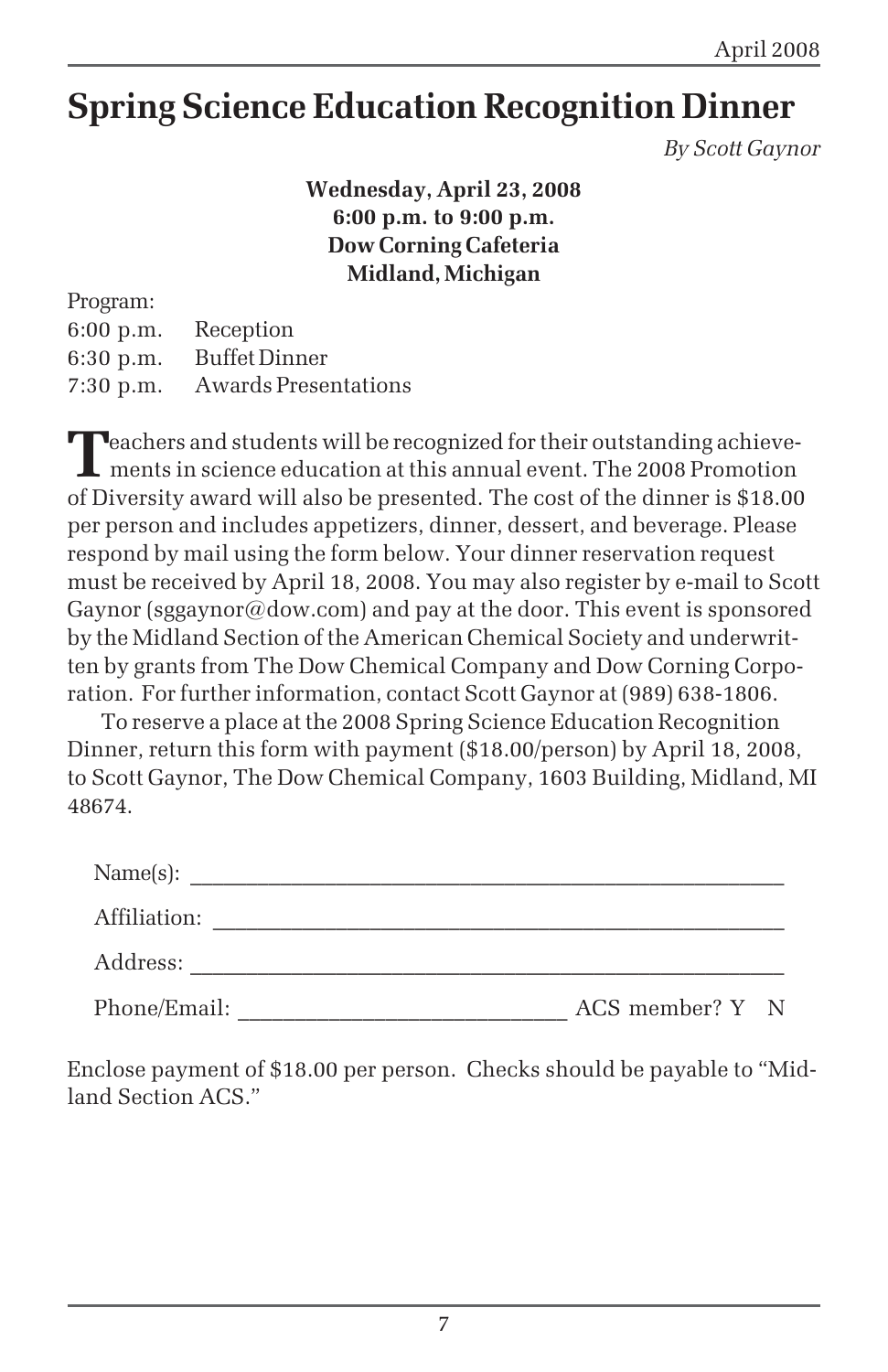# *ACS Tour Speaker* **Alternate Energy Sources: From the Sun to the Depth of the Earth**

Dr. Attila E. Pavlath Western Regional Research Center, USDA Central Michigan University, Dow 175 April 14, 4:00 p.m.

## *Abstract*

This lecture gives a general description of the availability of various energy resources other than coal, gas, and oil. It summarizes the present technological background of possibilities from geothermal to fusion power. It is presented in a way understandable to a large degree even by nontechnical audiences. The amount available in each area and the future outlook are discussed.

## *Biographical Sketch*

Dr. Attila E. Pavlath received his education at the Technical University of Budapest in Hungary, where he became assistant professor. In 1956, he left Hungary first for Montreal, Canada (McGill University), then in 1958 he joined Stauffer Chemical Company in Richmond, California. Since 1967, he has been with the U.S. Department of Agriculture in Albany, California. He is leading a group involved in research on various agricultural chemical problems. He has published over 120 scientific papers on these subjects, three books and has presented numerous lectures in the U.S. and abroad. He also holds 25 patents. Dr. Pavlath is also well-known for his activities in the ACS during the past 35 years to make the ACS more responsive to the professional needs of its members. He rose from his Section's treasurer to the position of president of ACS.

## *We're responsible . . .*

In 1988, the American Chemistry Council (ACC) launched Responsible Care® to respond to public concerns about the manufacture and use of Chemicals. Through this initiative, Dow Corning Corporation and other ACC members and partners are committed to continually improving our responsible management of chemicals.

We're responsible because we care.

### **DOW CORNING**



© 2001 Dow Corning Corporation. *Dow Corning* is a registered trademark of<br>Dow Corning Corporation. *Responsible Care* is a registered service mark of<br>the American Chemistry Council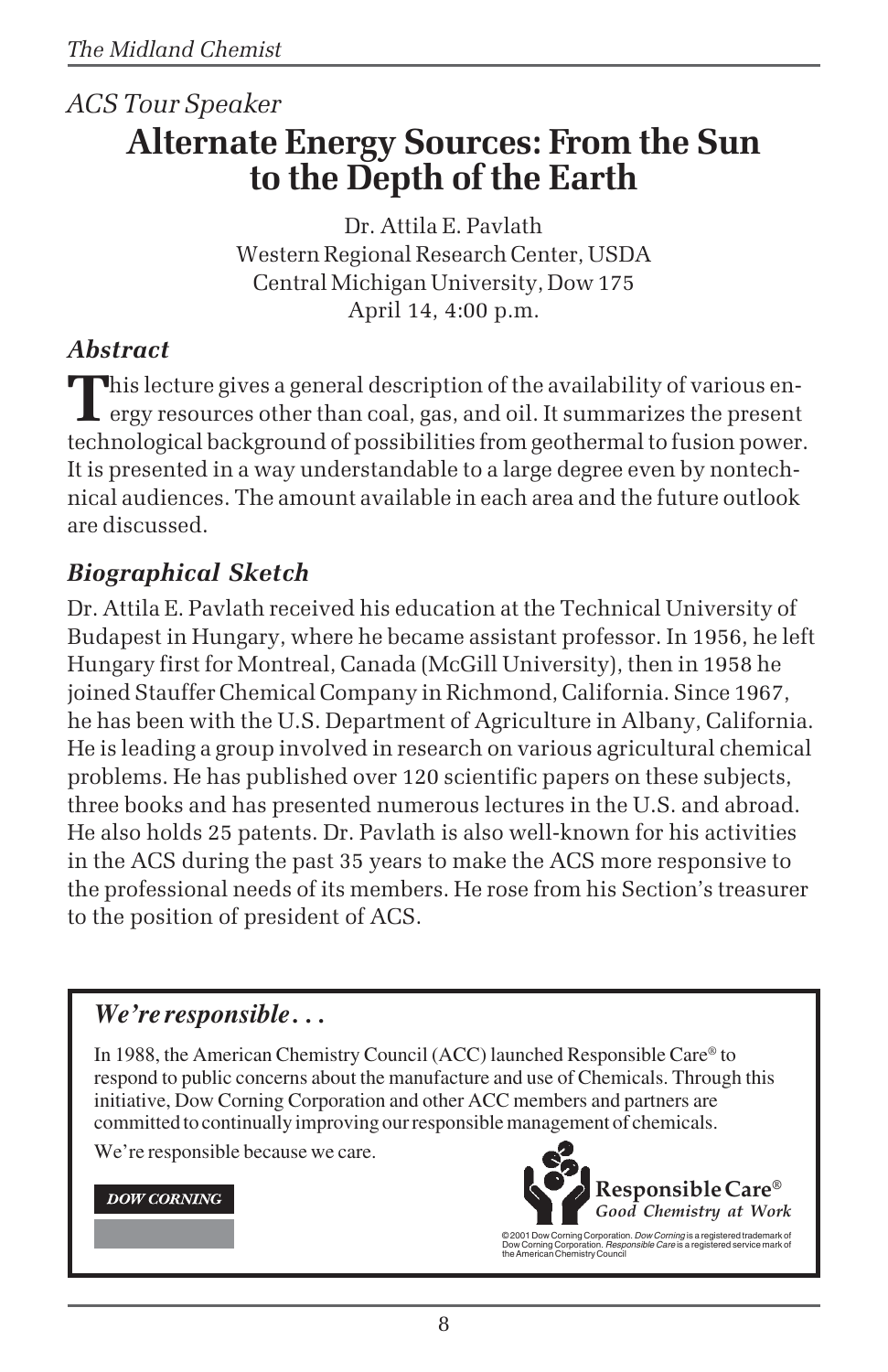# **MMI Announces 2008 Turner Alfrey Visiting Professor Course**

*By Steven Keinath*

| Course 1035:  | Surface and Interfacial Behavior of Polymers                   |
|---------------|----------------------------------------------------------------|
| Lecturer:     | Prof. Thomas P. Russell, Silvio O. Conte Distinguished         |
|               | Professor of Polymer Science and Engineering, University       |
|               | of Massachusetts, Amherst, MA 01003                            |
| Location:     | Lecture Hall (Room 101), Michigan Molecular Institute,         |
|               | 1910 West St. Andrews Road, Midland, MI 48640                  |
| Time:         | Formal lectures: Monday-Friday, May 12-16, 2008, 3:00-         |
|               | 6:00 p.m.                                                      |
| Fee:          | There is no fee for auditors if they belong to organizations   |
|               | that are financial sponsors of the Turner Alfrey Visiting      |
|               | Professor program: The Dow Chemical Company, Dow               |
|               | Corning Corporation, Central Michigan University, Michi-       |
|               | gan State University, Saginaw Valley State University, Mid-    |
|               | land Section of the ACS, and Mid-Michigan Section of the       |
|               | SPE. For all others, a course fee of \$300 will be required at |
|               | registration. All participants, however, must register.        |
| Registration: | Pre-registration is required no less than one week in ad-      |
|               | vance with the Registrar by visiting www.mmi.org,              |
|               | emailing registrar@mmi.org, or by calling (989) 832-5555,      |
|               | ext. 571.                                                      |

## *Course Abstract*

There has been an enormous surge of interest in the surface and interfacial behavior of polymeric materials. This interest, in part, arises from the remarkable interest in nanostructured materials where the surfaces and interfaces become increasingly important. Yet, age-old questions continue to be of interest, like wetting, adhesion, and the glass transition temperature, where surfaces and interfaces provide unique avenues to arrive at some answers. Wrapped up with all of this has been the tremendous growth in the number of techniques that have emerged with sufficient spatial resolution and sensitivity to address questions on the



nanoscopic level. This short course is designed to delve into the area of the surface and interfacial behavior of polymers by discussing some of the techniques that have emerged that enable questions to be answered. It will then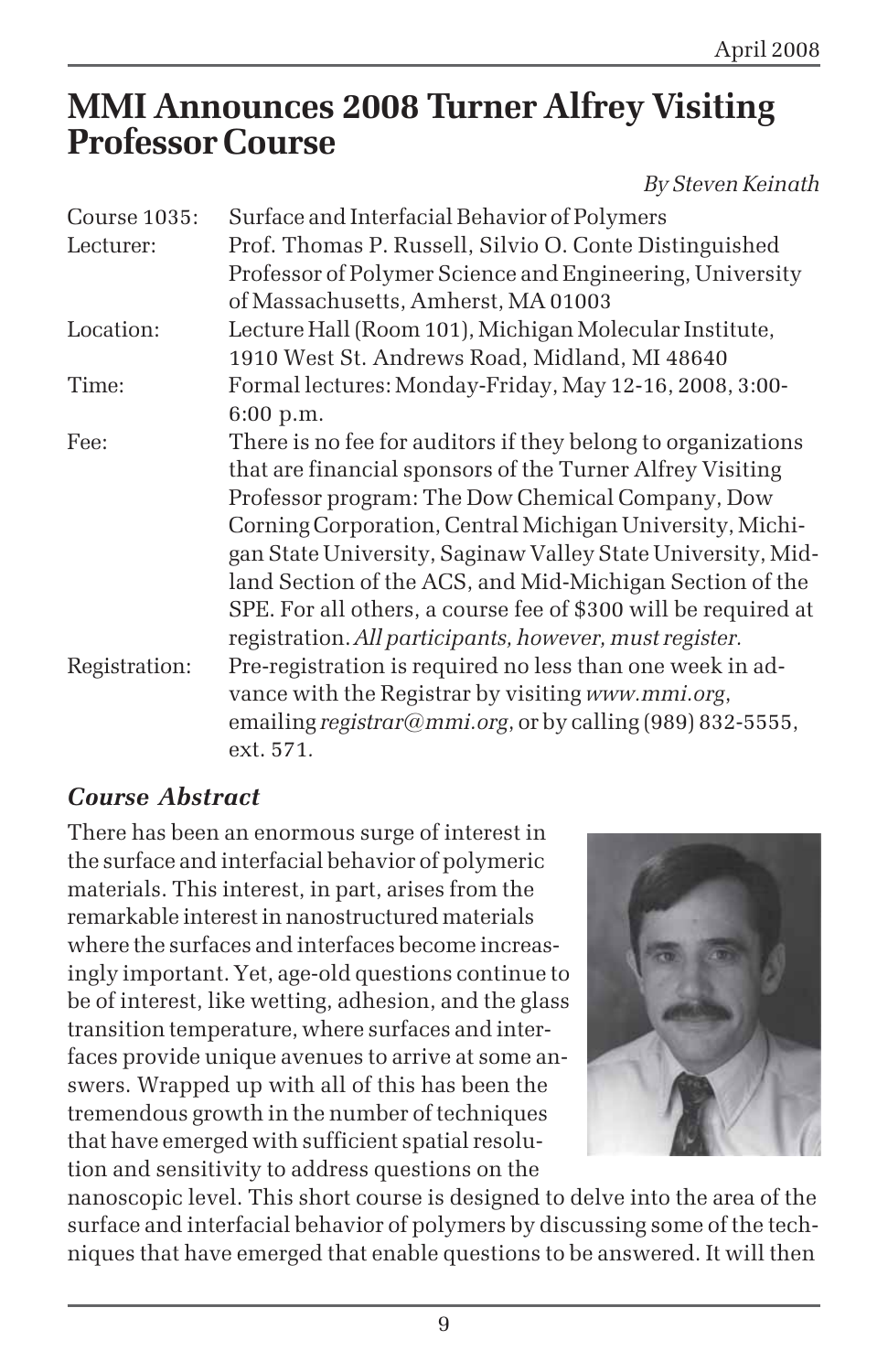discuss the interactions that polymers experience at surfaces and interfaces (favorable or otherwise) and the ramifications of these interactions. It then moves into the use of external fields to overcome interfacial interactions and to use these external fields to impart marked orientation and ordering in polymeric, specifically block copolymeric materials, and the use of these structures as scaffolds and templates for the fabrication of nanostructured materials. Unlike polymers, the interfacial behavior of nanoparticles is strongly influenced by the physical size of the particles. The assembly of nanoparticles at interfaces will be discussed in terms of self-healing and self-corralling systems that are beginning to emerge as candidates for photovoltaic devices. Finally, the ultrathin films formed by nanoparticles are known to wrinkle and the manner in which the wrinkling occurs can be used to determine the modulus, relaxation behavior, and Tg of thin films.

## *Lecture Topics Outline*

*I. Characterization Methods.* Optical microscopy, dynamic secondary ion mass spectroscopy, forward recoil spectroscopy, neutron and x-ray reflectivity, ellipsometry, electron tomography, transmission electron microscopy, grazing incidence x-ray scattering, resonance x-ray scattering, near edge x-ray adsorption spectroscopy, x-ray microscopy, scanning force microscopy, laser scanning fluorescence spectroscopy.

*II. Preferential Interfacial Interactions.* Interfacial interactions, surface energy, adhesion, polymer mixtures, block copolymers, patterned surfaces, ultrahydrophobic surfaces, commensurability.

*III. Balanced Interfacial Interactions.* Interfacial interactions, surface modification, block copolymer templating, internal fields (salts, homopolymers), long-range lateral ordering, commensurability.

*IV. External Fields.* Electrohydrodynamic instabilities, microdomain orientation (electric fields, magnetic fields, solvent fields), block copolymer lithography (scaffolds).

*V. Interfacial Behavior.* Block, random, and multi-block copolymers at interfaces (influence on adhesion), nanoparticles at fluid interfaces (assembly, dynamics, chemistries, encapsulation, self-healing systems, nanorods at interfaces), self-healing and self-corralling (applications).

*VI. Wrinkling in Thin Polymer Films.* Modulus thickness, relaxation behavior, Tg in thin films.

## *Biographical Sketch*

Thomas P. Russell, the Silvio O. Conte Distinguished Professor of Polymer Science and Engineering, received his PhD in 1979 in Polymer Science and Engineering from the University of Massachusetts Amherst. He was a Research Staff Member at the IBM Almaden Research Center in San Jose, CA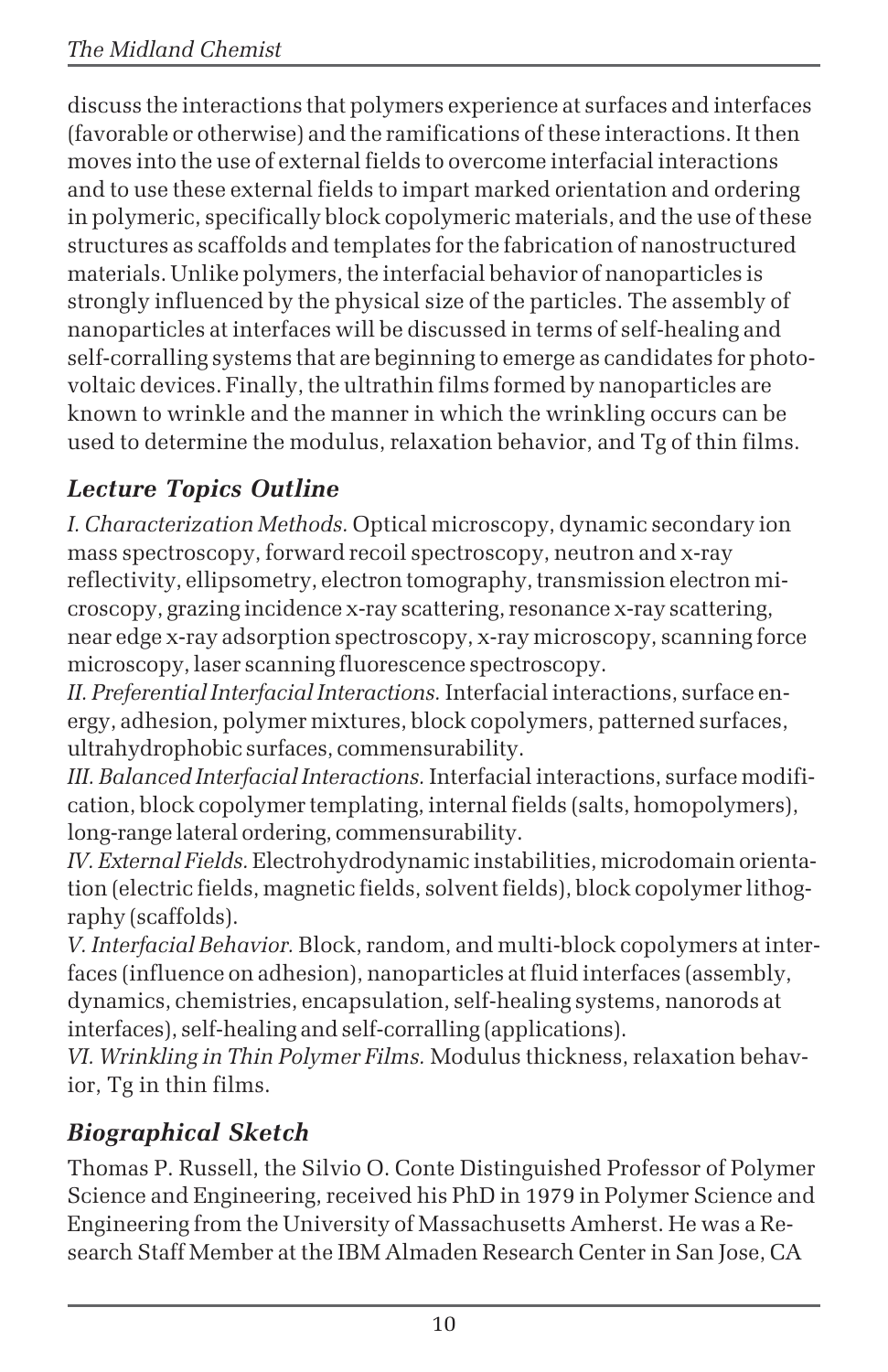from 1981 to 1996, and then became a Professor of Polymer Science and Engineering at the University of Massachusetts Amherst in 1997. He is the Director of the Materials Research Science and Engineering Center on Polymers, an Associate Director of MassNanoTech, Director of the Multi-University Research Initiative on Nanoscopic Assembly of Biologically Active Materials, and an Associate Editor of Macromolecules. He is also a fellow of the American Physical Society, the American Association for the Advancement of Science, and the Neutron Scattering Society of America.

His research interests include the surface and interfacial properties of polymers, phase transitions in polymers, directed self-assembly processes, the use of polymers as scaffolds and templates for the generation of nanoscopic structures, the interfacial assembly of nanoparticles, and the influence of supercritical fluids on phase transitions and dynamics in polymer thin films. The outcome of Prof. Russell's research and development work has resulted in about 450 publications, 13 patents, and an untold number of invited lectures and presentations.

# **Spring 2008 ACS National Meeting & Exposition**

Sunday, April 6 — Thursday, April 10, 2008 New Orleans, LA USA

Join us in New Orleans for outstanding technical programming and, for<br>the first time, cosponsored symposia with the American Institute of the first time, cosponsored symposia with the American Institute of Chemical Engineers (AIChE). Registered attendees from both societies can attend technical symposia at either meeting and explore the ACS Exposition. See http://portal.acs.org/portal/acs/corg/content for more information.

> **Global Language Translations and Consulting, Inc. A Full Service Technical Translation Agency**

**Email: info@gltac.com Toll Free: 877 688-7267 Phone: 989 839-5804 Fax: 989 839-5838** 

**Competitive, Flexible—Committed to your Success! Highly efficient and cost-effective translation processes NEW Korean patent MT service - \$39 (limited to text only documents) Over 70 languages available, MSDS, Labels, Patents...** 

> **WWW.GLTAC.COM 720 W Wackerly St., Suite 8 Midland, MI 48640-2769**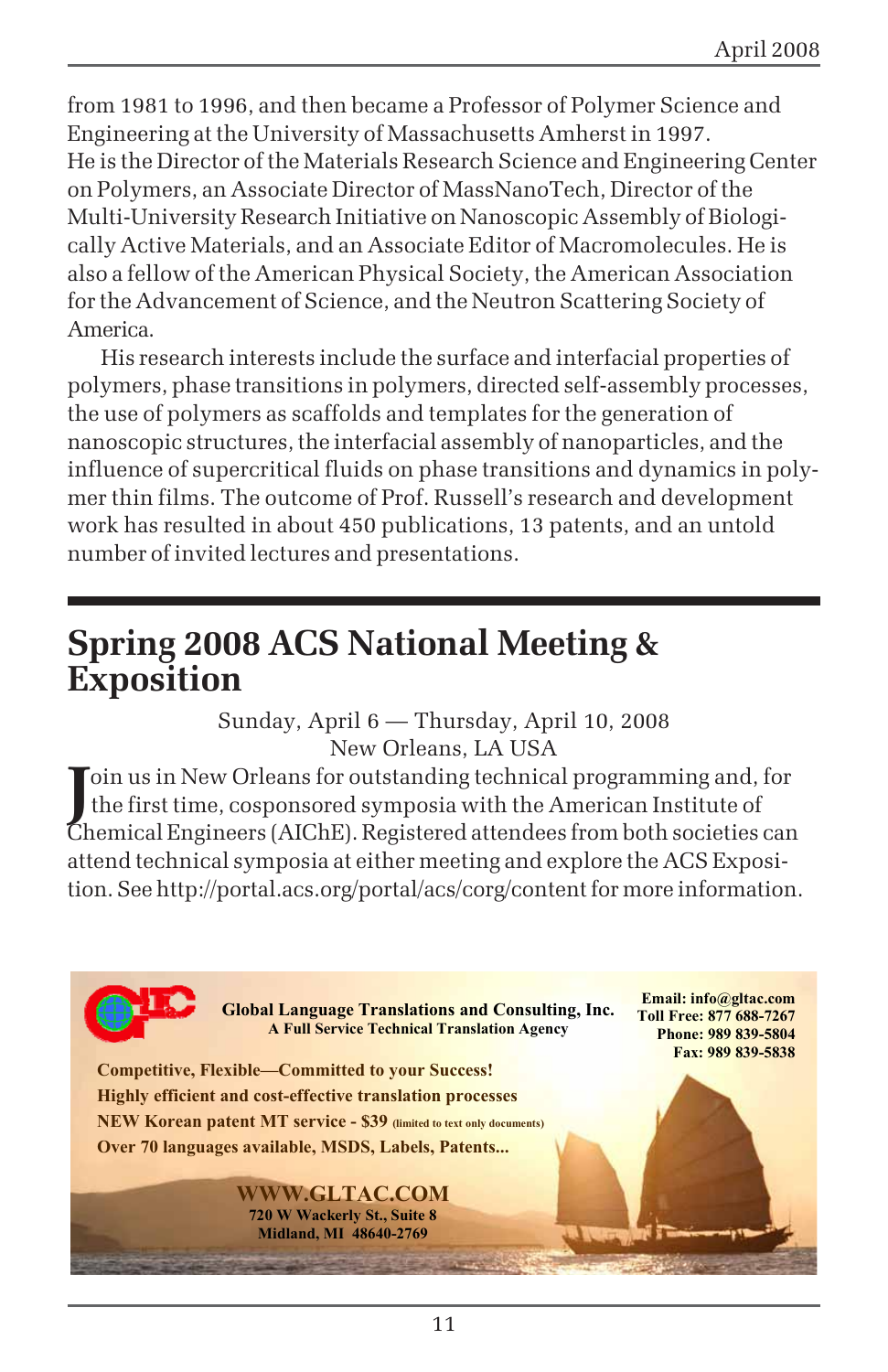## *SPE/ACS/ASM/AIChE Joint Technical Society Dinner Meeting*

# **Block Copolymer Lithography: Where "Top Down" Meets "Bottom Up"**

Prof. Thomas P. Russell

Silvio O. Conte Distinguished Professor of Polymer Science and Engineering, University of Massachusetts, Amherst, MA 01003

As the size scale of device features becomes increasingly smaller, con-<br>ventional lithographic processes become increasingly more difficult and expensive, especially at a minimum feature size of less than 50 nm. To achieve higher density circuits, storage devices, or displays, alternative routes are needed to circumvent cost and manufacturing issues. An ideal process would be compatible with existing technological processes and manufacturing techniques, and these strategies, together with novel materials, could allow significant advances to be made in meeting both short-term and long-term demands for higher density and faster devices.

The self-assembly of block copolymers (BCP), two polymer chains covalently linked together at one end, provides a robust solution to these challenges. The integration of novel chemistries with the manipulation of self-assembly is giving rise to applications ranging from ultrahigh-density storage devices to separations devices for virus particles. A few of these leading edge applications will be discussed to illustrate the continuing great potential of block copolymer technology.

| Date:         |         | Thursday, May 15, 2008                                |
|---------------|---------|-------------------------------------------------------|
| Time:         | Social  | $6:30$ p.m.                                           |
|               | Dinner  | $7:00$ p.m.                                           |
|               | Program | $8:00$ p.m.                                           |
| Location:     |         | NADA Center, Northwood University, 4000 Whiting       |
|               |         | Drive, Midland, MI 48640, Phone: 989-837-4277         |
| Cost:         |         | \$25.00 for SPE/ACS/ASM/AIChE members or guests,      |
|               |         | \$15.00 for students                                  |
| Reservations: |         | Reservations can be made via phone, fax, or e-mail to |
|               |         | Dawn Wright at MMI. They must be received no later    |
|               |         | than Thursday, May 8, 2008. Phone: 989-832-5555, ext. |
|               |         | 571, Fax: 989-832-5560, E-mail: wright@mmi.org        |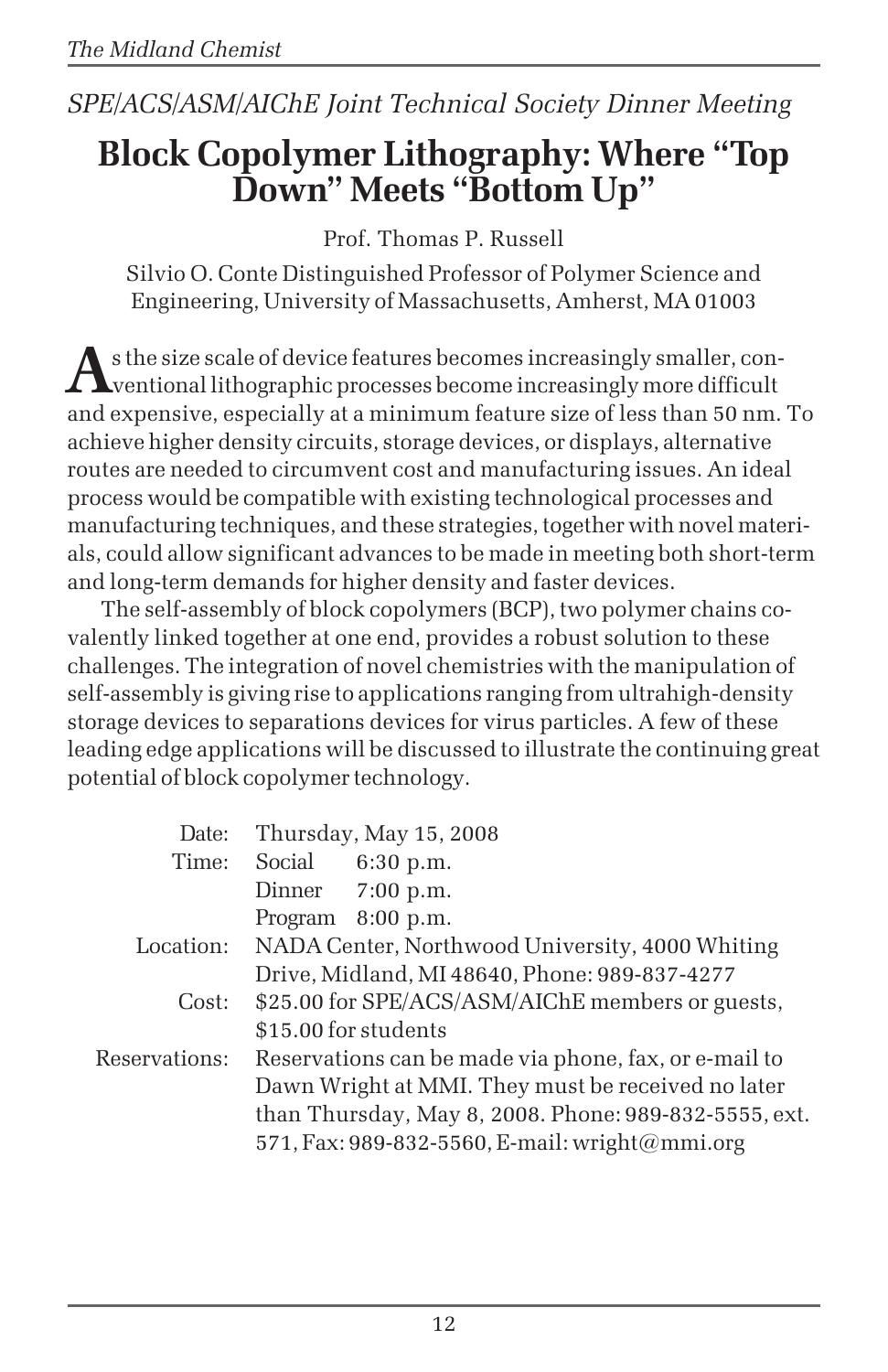# *MMTG Update* **MMTG Learns What Water and Running Have in Common**

*By Dana Fuerst Photos by Debbie Bailey*

wesome!" "A really worthwhile lunch meeting!" "Entertaining and interesting." "Excellent!" Such was the feedback on the MMTG lunchtime speaker event that was held on February 12. MMTG hosted speaker Dr. Heiko Weiner, runner participant of the Blue Planet Run (BPR) 2007. Dr. Weiner shared his stories from the BPR 2007 for 29 members. The members not only enjoyed hearing about his once-in-a-lifetime run around the world, but they also were provided with lunch and had a chance to win a BPR 2007 t-shirt and a BPR 2007 book (valued at \$45).

Kris Stoneburner and Julie Cook won t-shirts by being the first two people to RSVP for the event. The winners of the drawing for the t-shirts at the lunch were Mike Bourbina, Kerry Pacholke, Amy Tesolin-Gee, Marilyn Shope, and Greg Butch. The big winner of the day was Amy Tesolin-Gee, who also won the personalized book! As a thank-you to Dr. Weiner,



*Dr. Weiner (center) poses with MMTG members (l-r) Chair Dana Fuerst, 2008 NCTA Recipient Janet Smith, Director Wendy Klein and Past Chair Deb Mendrick.*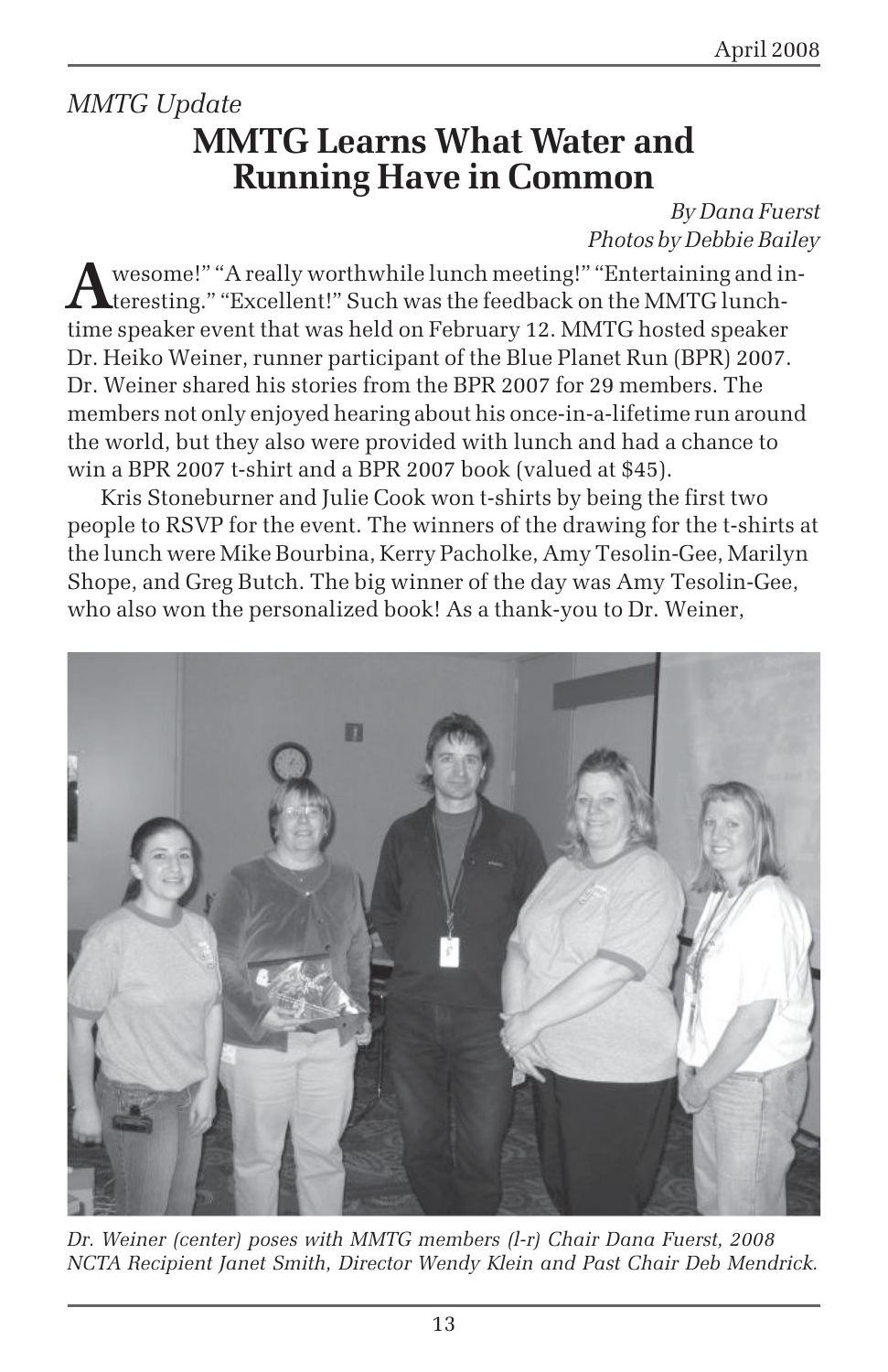MMTG made a donation in his name to the BPR to supply two people with clean drinking water for life. For more information on BPR 2007 or to make a donation, visit www.blueplanetrun.org.

MMTG's next event will be a celebration dinner honoring the 2008 National Chemical Technician Award recipient, Janet Smith. Janet has been a member of MMTG for over 10 years and has served as treasurer, delegate, director, chair-elect, and chair for the group. The dinner event is being planned for the end of March. For details on the event, please contact Dana Fuerst at dfuerst@dow.com.

# **Janet Smith Wins 2008 National Chemical Technician Honors**

*From National ACS*

Janet M. Smith, Associate Technologist at Dow Corning Corporation, is<br>the 2008 winner of the National Chemical Technician Award. Janet is the 2008 winner of the National Chemical Technician Award. Janet is

the 20th recipient of this award, given annually for demonstration of technical achievements, leadership, and mentoring.

Dr. William Schulz, Science and Technology Leader, stated "…I trust (Janet and her work) implicitly…" Dr. Schulz further states, "I also respect Janet tremendously in the way she prioritizes her life … she is able to balance her work and life outside work very well."

During Janet's 19-year career at Dow Corning she has been an indispensable member of the research and development organization. Her significant contributions have been summarized in 21 patents, 5 peer-reviewed external publications, and 20 internal publications. Janet has also pre-

sented her work in 6 external venues and 15 internal venues, sharing her discoveries and insights with audiences from around the world.

Janet's extraordinary commitment to her profession and community has made her highly sought to serve in leadership and committee positions. She has served in NSF grant review panels, chaired the Bay Area Dow Corning Employees Scholarship Fund, participated in the Midland Local Section Project Literacy Program, served on the Delta College Technology Advisory Committee, and has been both treasurer and chair of the Division of Chemical Technicians.



*"[Janet] is truly an ambassador for chemical technicians."*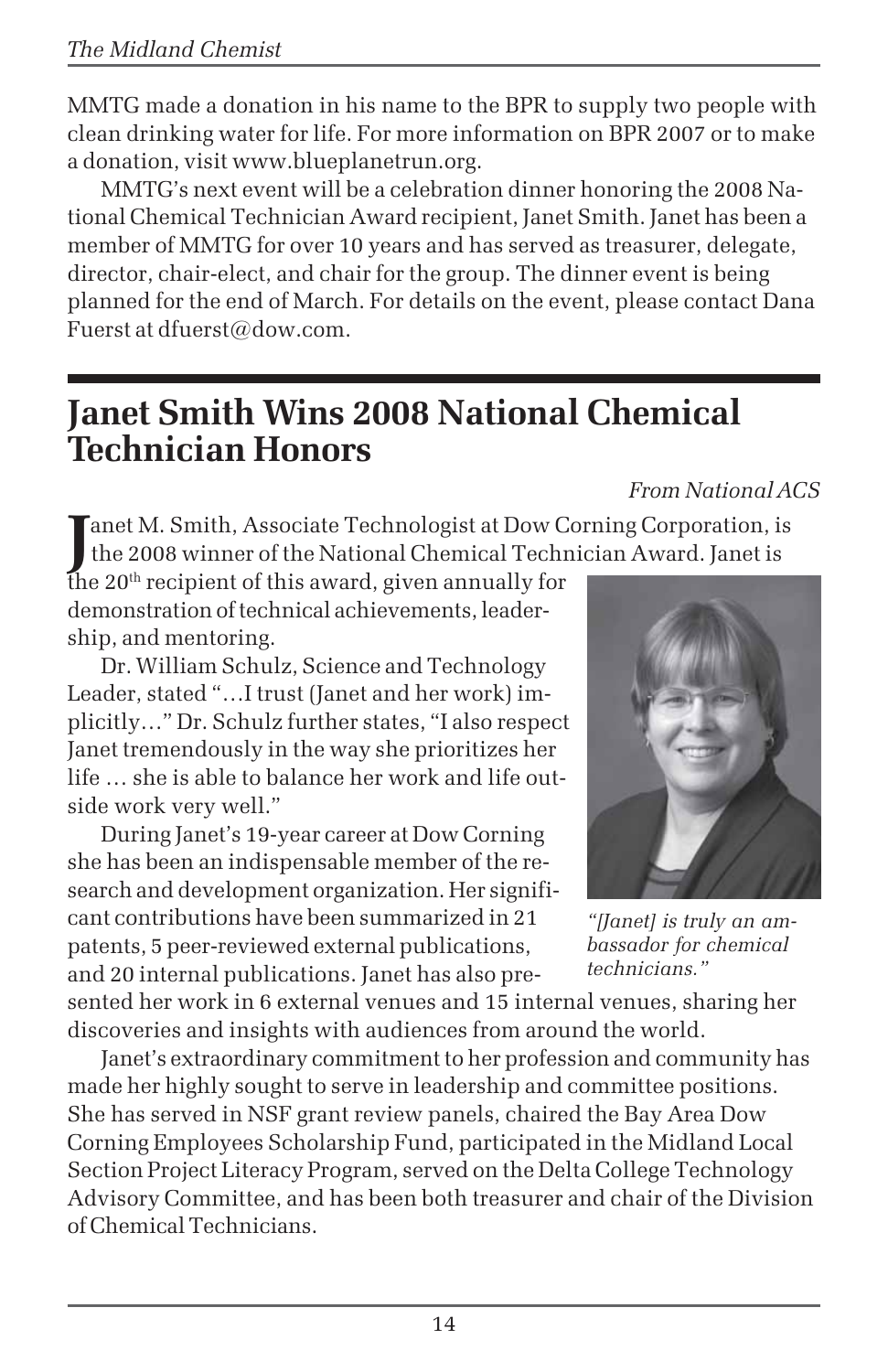# *About Our Members* **Dvornic to Deliver Reed Lecture at Rensselaer**

**D**r. Petar R. Dvornic, professor of polymer science and senior research scientist at Michigan Molecular Institute in Midland and long-time Midland Section member, has accepted an invitation to deliver the Reed Lecture at Rensselaer Polytechnic Institute in April. According to Len Interrante, chairman, Reed Lecture Committee, this is an annual lectureship that was started in 1996 to honor Dr. Charles Reed, a former GE senior vice president who was a pioneer in the commercial development of silicones.

*By Ann Birch Photo by Angelo Cassar*



The main focus of this lecture series has been organosilicon polymer chemistry, so Petar's work on organosilicon dendrimers is particularly appropriate. The Reed Lecture is one of four endowed lectures in the Chemistry Department at Rensselaer and is normally presented in the Spring semester as part of their regular seminar series. The Lecture is widely advertised in the area around Rensselaer and, in addition to the faculty and students in chemistry and other sciences from Rensselaer, it is often attended by scientists from GE CRD, as well as from other academic institutions in this area, such as SUNY Albany and Union College.

Petar's participation in the Reed Lecture marks an addition to a long list of prestigious scientists:

| 2007 | Y. Kawakami, Ishikawa, Japan      |
|------|-----------------------------------|
| 2006 | M. Fujiki, Nara, Japan            |
| 2005 | R. Miller, IBM San Jose           |
| 2004 | J.E. Mark, U. Cincinnati          |
| 2003 | I. Manners, U. Toronto            |
| 2002 | D. Tilley, UC Berkeley            |
| 2001 | W. Weber, USC                     |
| 2000 | R. Corriu, Montpelier             |
| 1999 | D. Seyferth, MIT                  |
| 1998 | K. Matyjaszewski, Carnegie Mellon |
| 1997 | R. West, U. Wisconsin             |
| 1996 | W. Ando, Japan                    |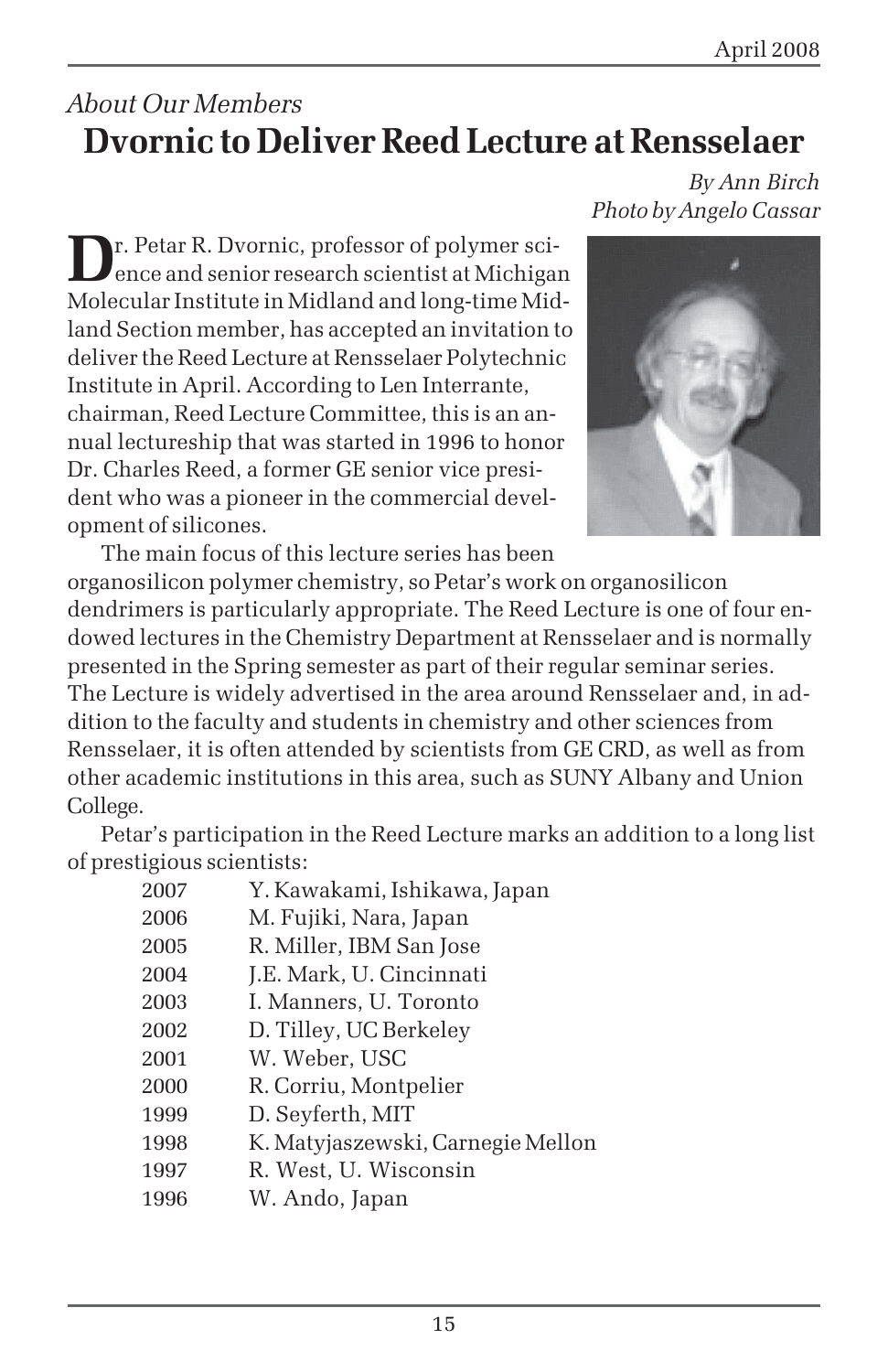# **100-Year-Old Text Still Speaks to Chemists**

*Adapted from "This Month in Chemical History" by Harold Goldwhite with permission*

**A**llen Rogers was the author of *Laboratory Guide of Industrial Chemistry*,  $\Lambda$ published in 1908 in New York. This modest volume of only 158 pages makes interesting reading. The frontispiece is a photograph depicting a chemical works (type unspecified). A supervisor (?) dressed in a monklike dark-colored laboratory coat which covers him down to the ankles is peering anxiously into a tank. Three workers, all wearing shirts and ties, one wearing a jacket, and the other two wearing aprons, are tending to various pots being stirred by belt-driven devices. All are male and no-one is wearing safety glasses. Prominent in the photograph are two metal retorts presumably being used for distillations. All the vessels depicted, and their contents, are open to the air.

The book begins with a set of admonitions: facts which should be remembered. Here are a few to give you the flavor and the philosophy of the author:

- Do the task which is set before you, and do it with a smile.
- Do not use your neighbor's standard solution for accurate determinations.
- Glassware will break if dropped to the floor.
- Leave your machine or kettle in better condition than you found it.

Dr. Rogers wrote this text with a particular goal in mind. To quote from his preface: "In the average course of chemistry as taught in our technical schools there is little or no attempt made to bring the student in close touch with manufacturing conditions." He attempts to remedy this by introducing students to a few commercial processes, teaching them how to handle materials on a large scale, instructing them on cost estimating, and discussing supervision of factory labor. The specific industrial subjects covered in eight brief chapters include inorganic preparations; dyeing of textile fibers; commercial organic compounds, coal tar colors, and synthetic oils; pigments and lakes; driers, varnishes, paints and stains; soap and allied products; leather manufacture; and wood fiber, pulp, and paper.

As an inorganic chemist—once upon a time—I found the chapter on inorganic preparations of particular interest. The reactions include the manufacture of aluminium (yes: the European spelling!) sulfate (and now the American spelling!) from bauxite, of tartar emetic from cream of tartar, of ammonium sulfate from ammonia solution, of barium chlorid (Rogers' spelling) from witherite, and, among others, lead acetate, potassium dichromate, potassium permanganate from pyrolusite, and disodium hydrogen phos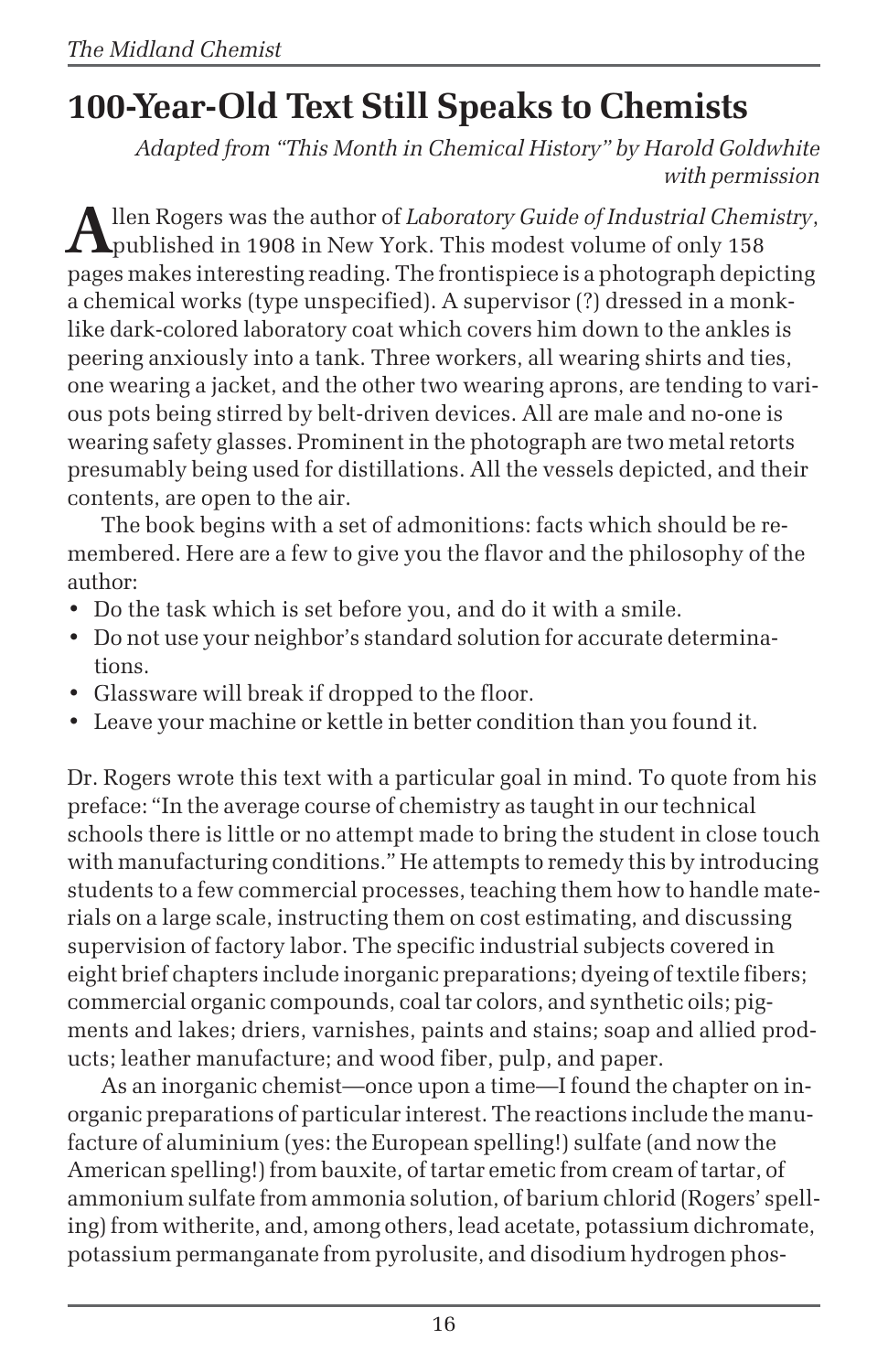phate from bone-ash. Eminently practical preparations all.

Another interesting photograph introduces the chapter on soap and allied products and shows a miniature soap works which I surmise is the one Rogers had constructed at the Pratt Institute. Depicted are five male students, formally dressed, engaged in pressing the final soap product. Illustrations in this chapter (the whole text is generously illustrated, showing many pieces of industrial chemical equipment) include a soap frame, two views of crutchers, a slabbing machine, a cutting machine, a plodding machine, and a soap press. Recipes are given for laundry soap, green Castile soap, half boiled soap, tar soap, and dog soap.

Rogers' book is a fine practical text. It includes references in each chapter to current books in the area covered, a table of useful data, and a full index. Reading it one has to respect its author and his dedication as a teacher—a hundred years after its publication.

# **Earth Day 2008 Activities Planned**

**M**ark your calendars! Planning has begun for Earth Day on Saturday, April 19. Once again, ACS and the Alden B. Dow Museum of Science and Art are organizing activities at the Midland Center for the Arts from 10:00 a.m. to 3:00 p.m. The theme this year is "Streaming Chemistry," and a variety of booths and activities are being



planned. Some of the organizations anticipated to participate include the Midland Section, Chippewa Nature Center, and Delta College. There are even rumors that there might be a live animal show!



Living. Improved daily.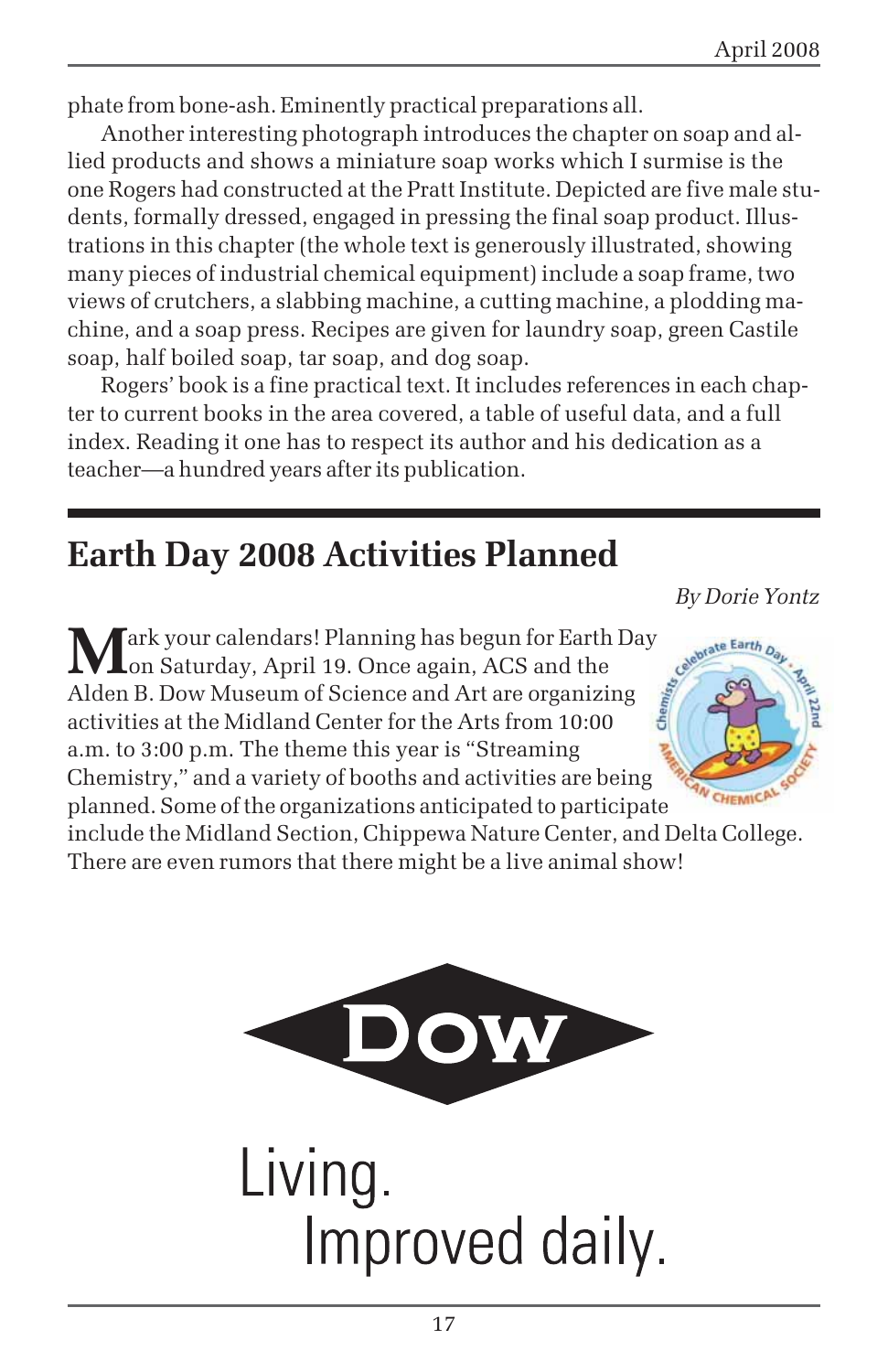# **2008 Weyenberg Grants Announced**

*By Brian Marinik*

**Each year, the Midland Section of the American** Chemical Society has the pleasure of announcing the recipients of the Donald R. Weyenberg Memorial Student Travel Grants. Since 1999, these grants have been given to young people in an effort to support their travel and participation at scientific conferences. This enables them to present their research and interact with academic and industry professionals with whom they will work in the future to solve the next generation of chemistry challenges.



On February 20, Mrs. Barbara Ann Weyenberg, wife of Donald, passed away. Mrs. Weyenberg, like her husband, was a strong supporter of education, science, and providing opportunities for young people to present their work. Mrs. Weyenberg said of her late husband: "He always sought out the young people (to mentor and share the joy of discovery)." Indeed, the same can be said of Mrs. Weyenberg. In addition to the travel grant sponsored by Dow Corning Corporation in her husband's memory, Mrs. Weyenberg advocated for and supported many other community and educational outreach activities, including the Donald and Barbara Science Scholarship at Saginaw Valley State University and the Midland County Donald R. Weyenberg Memorial Scholarship to aid outstanding high school seniors interested in pursuing chemistry or biochemistry at the university level.

This year it is with mixed emotions that the Midland Section announces the recipients of the 2008 Weyenberg Memorial Student Travel Grants. We are grateful for the opportunity to act, through the generosity of Dow Corning Corporation, on behalf of the Weyenbergs' mission to support and inspire young students to learn and contribute to better science, but we are equally saddened by the loss of Mrs. Weyenberg. It seems appropriate to remember her by considering how each of us acts to promote science and provide opportunities to young students for growth and outreach, and how we might enhance those contributions. It is with sincere hope and anticipation that the recipients of the 2008 Donald R. Weyenberg Memorial Student Travel Grant strive to meet the standards for science and philanthropy set by Donald and Barbara Ann Weyenberg. This year's awardees are:

• Stephan Jahn, Saginaw Valley State University, presenting *Evaluating a Biodiesel Cloud Point Reduction Additive Synthesized from Waste Glycerin*.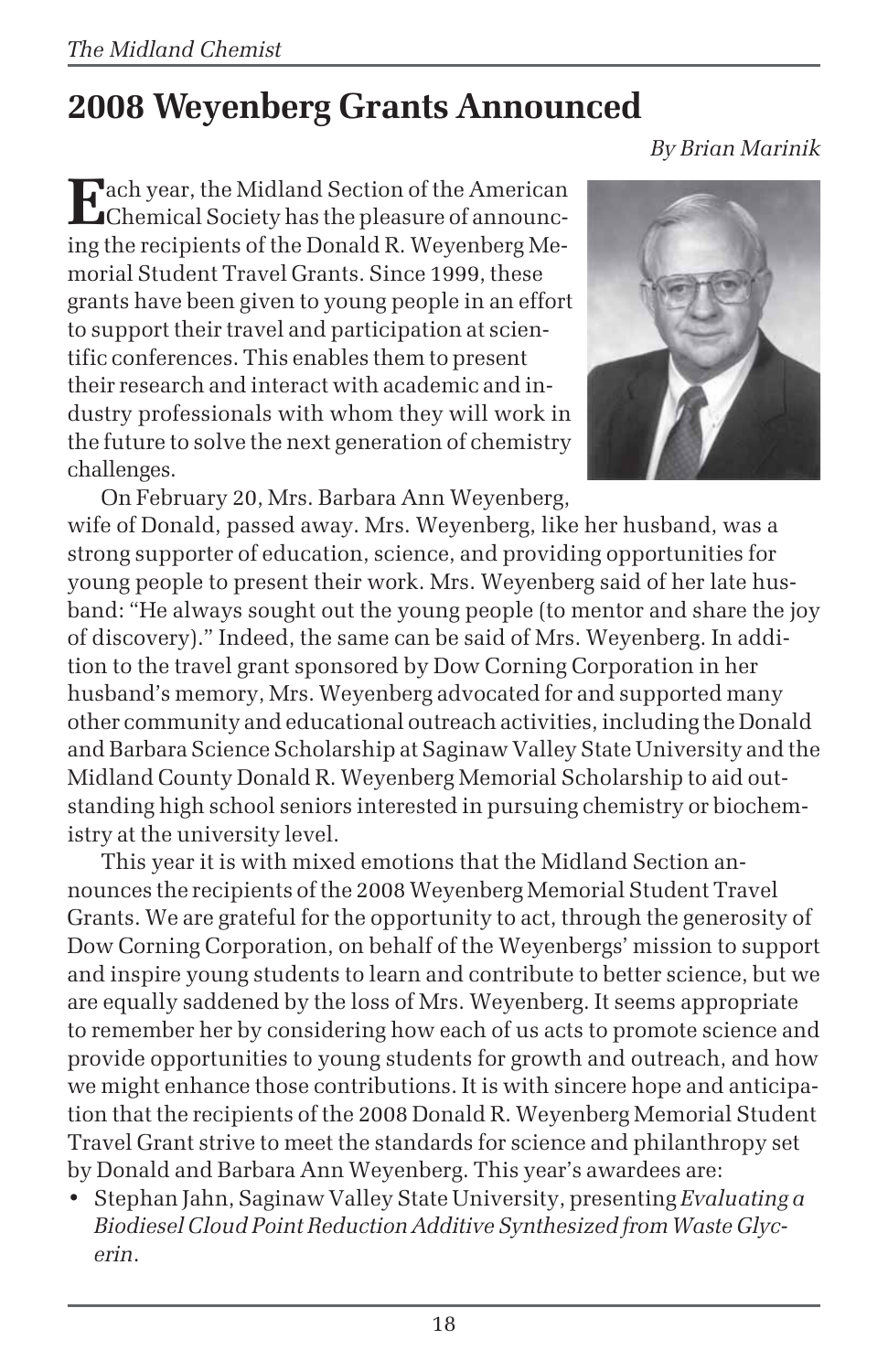- Michael S. Todd, Central Michigan University, presenting *Raman Spectroscopy and Mass Spectroscopy Analysis of Biodiesel Processing*.
- Megan McCallum, Central Michigan University, presenting *Determination of Molecular Interactions between Bio-based Plasticizers and Polyvinyl Chloride*.
- Young Jun Cho, Central Michigan University, *Brominated Aryl Phospholanes as Dual Functional Reactive Flame Retardants for Polymeric Materials*.

# *Letter to the Editor* **Climate Change Issue Discussed at Board Level**

**T**he purpose of this letter is to report to Midland Section members on **L** recent actions taken by the Section's Board of Directors regarding speakers for both sides of the global warming issue. As part of the Section's 2007 ACS Earth Day program, Professor Henry Pollack, professor of geophysics at the University of Michigan, spoke to the view that a major portion of the current global warming is caused by human activities.

Not all scientists agree with this view. In the interest of providing data for the opposite view and helping Section members and the public become better informed, I suggested we have a speaker in 2008 who would address the evidence that anthropogenic global warming may not be the major factor in current global warming. I identified a possible speaker, who tentatively agreed to come to Midland. The board and others agreed this person is a respected climate scientist and voted 10 to 4 in favor of issuing an invitation to speak in Midland.

Significant opposition occurred from some board members and other persons who might be involved in the arrangements towards having the lecture associated with the 2008 ACS Earth Day Program or with any other ACS program open to the public. Subsequently, although a majority of the board voted in favor of inviting the climate scientist, the board voted 9 to 5 against paying all of the speaker's expected expenses. One person offered to personally make up the difference between the amount the board was willing to pay and the speaker's actual expenses.

At this point, it appears the other side of the global warming issue will not be heard in Midland this spring at an ACS program, as the intended speaker declined to come after learning about the controversy and the unwillingness of key people to allow this lecture. I hope that some means can be worked out that will allow the opposing viewpoint to be heard in the future, perhaps in a symposium at the Fall Scientific Meeting or elsewhere. *Wendell Dilling*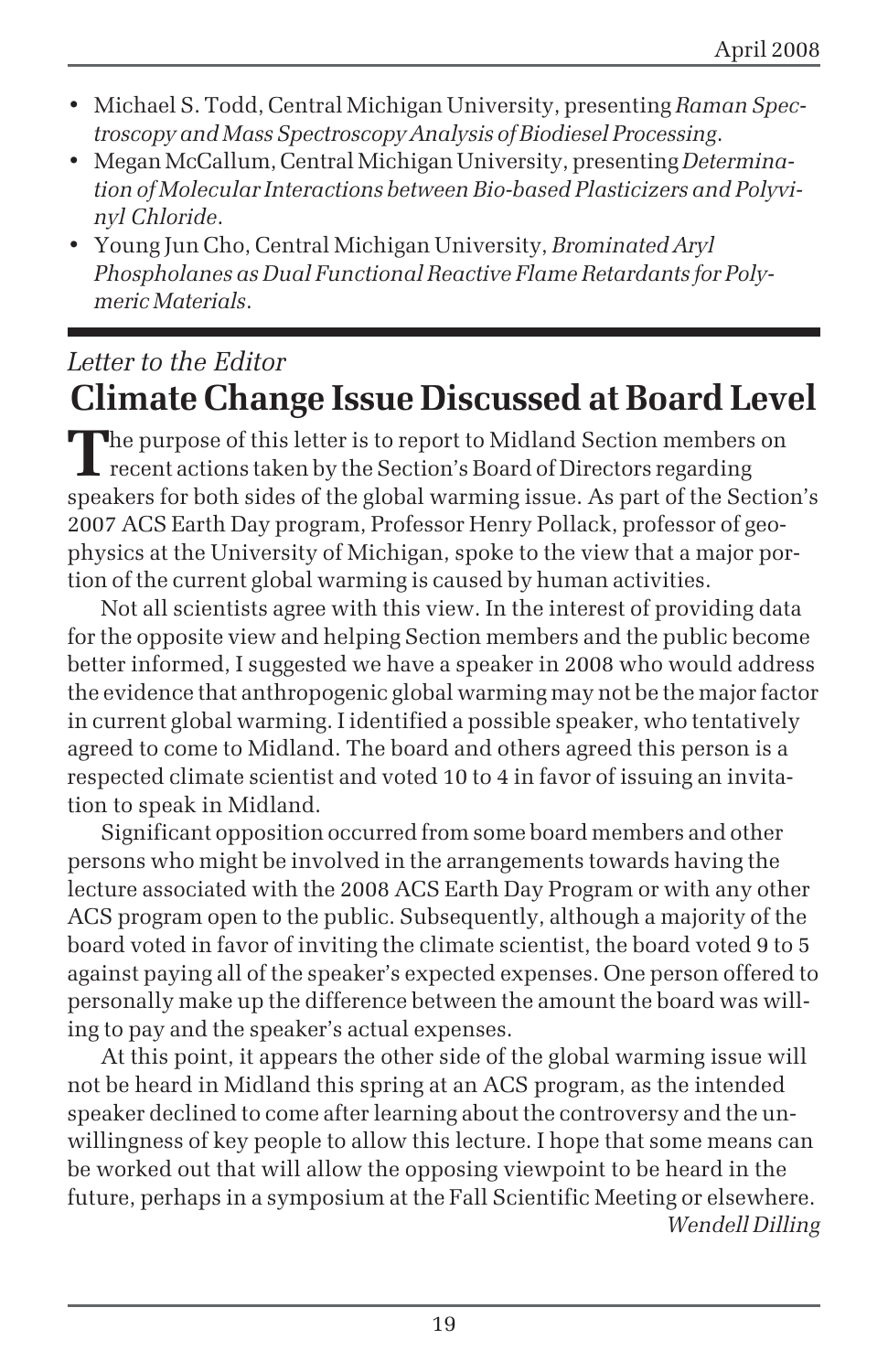# **In Past Issues of** *The Midland Chemist*

*By Wendell L. Dilling, Midland Section Historian*

- **40 Years Ago This Month**—In *The Chairman's Column* by D. A. Rausch: "In several respects, the Midland Section of the American Chemical Society is unique when compared with the other 167 local sections. This Section's membership, to a very large degree, consists of industrial chemists living in a small geographical area. This fact may be either advantageous or detrimental depending upon one's objectives and outlook. Unfortunately, the Section may be, through the years, slowly approaching another unique position. Despite efforts by the Program Committee to provide an outstanding series of speakers, the Section ranks less than 150th in average percent attendance."
- **30 Years Ago This Month**—In *E. C. Britton Symposium* by Kathy McCreedy: "The 1978 E. C. Britton Symposium will be held April 20 and 21. This symposium is sponsored annually by the Midland ACS Chapter to foster open communication between the academic and industrial sectors. Approximately thirty chemistry professors are expected to attend the two day symposium on the chemical industry in 1978. The objective of this year's symposium is to present to the professors an updated overview of the chemical industry operation and its employment needs."
- **20 Years Ago This Month**—In *A Historical View of Dow Corning* by Earl L. Warrick: "Dow Corning was incorporated in February 1943 in the midst of World War II. The research and many other activities that led to Dow Corning, as it is today, began much earlier when Dr. E. C. Sullivan, Vice President and Director of Research for Corning Glass Works, Corning, New York, hired Dr. James Franklin Hyde, an organic chemist, to seek materials having properties of both plastics, then known, and glass. The time was 1930."
- **10 Years Ago This Month**—In *1998 Local Section Dues* by The Midland Section Board of Directors: "You may recall that in 1997 we announced the establishment of voluntary local section dues of \$5. These dues were to be billed by National on the national dues statement. You may further recall that this did not take place, i.e., the local section dues did not show on the 1998 dues statement that we received last October. Now we wish to inform you that the Membership Division, Office of Local Section Activities, has acknowledged their error and told us that 'Due to a staff error, your local section members were not billed \$5.00 for 1998 local section dues…'. They go on to propose 'that the national office reimburse the Midland Section for the lost revenue.' Since the national overall average shows that 75% of all members so billed elect to pay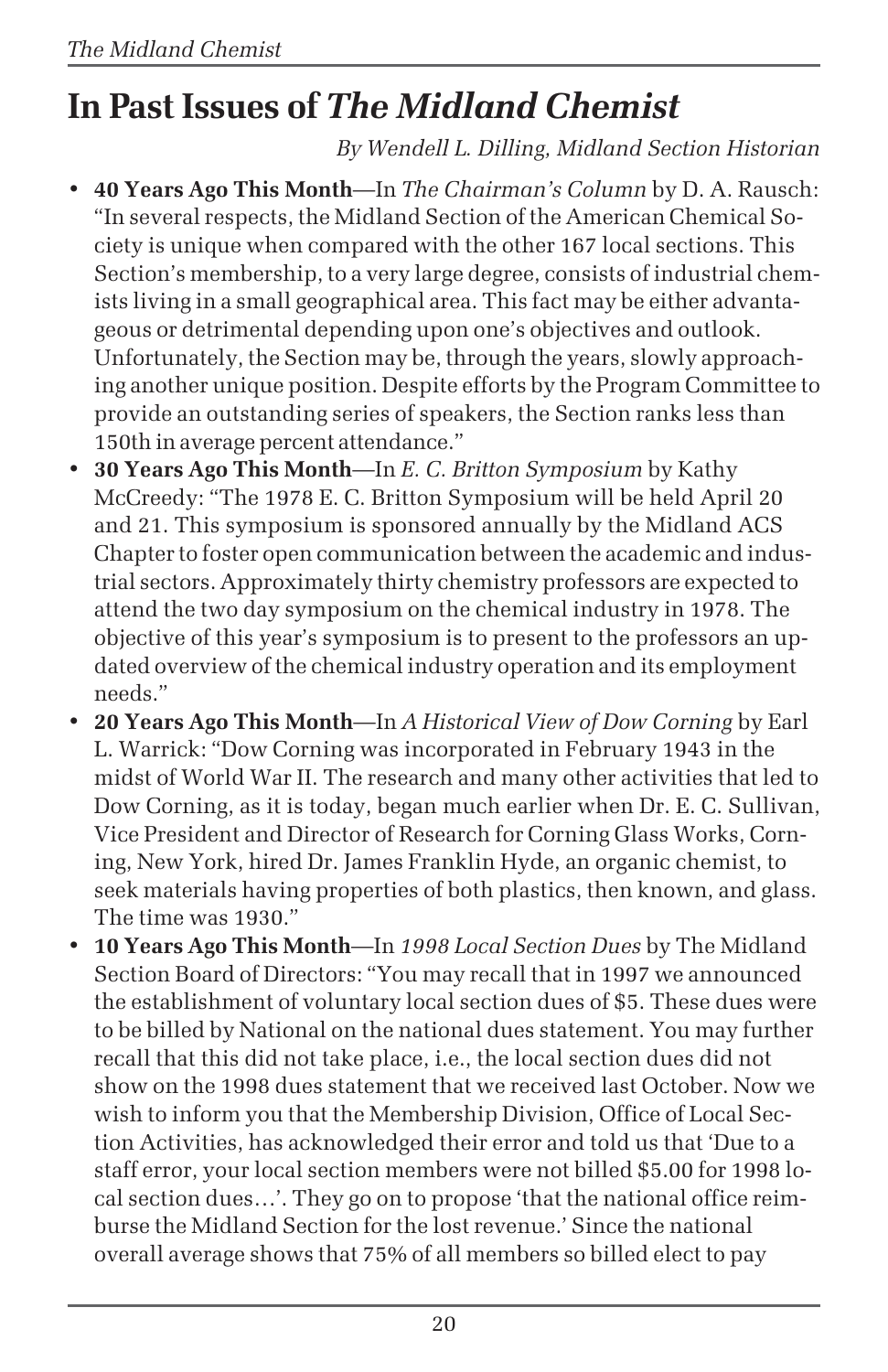these voluntary local section dues, they proposed to reimburse us \$3255 based on our current roster of 868 ACS members in the Midland Section (\$5 x 868 x 75%). We felt this was an eminently fair proposal and so informed the Office of Local Section Activities."

## **Important Dates on the ACS Midland Section Calendar**

| Mar. 31 | Deadline for nominations for 2008 Science Teaching and Education<br>Volunteer Awards and Diversity in Chemistry, Related Sciences and<br>Engineering Award (Scott G. Gaynor, sggaynor@dow.com, 989-638-<br>1806)                                                                                           |
|---------|------------------------------------------------------------------------------------------------------------------------------------------------------------------------------------------------------------------------------------------------------------------------------------------------------------|
| Apr. 14 | ACS Tour Speaker, Dr. Attila Pavlath, USDA, "Alternate Energy<br>Sources: From the Sun to the Depth of the Earth," Central Michigan<br>University, Dow 175, 4:00 pm. (Minghui Chai, chai1m@cmich.edu,<br>989-774-3955)                                                                                     |
| Apr. 18 | Deadline for reservations for 2008 Science Education Recognition<br>Dinner (Scott Gaynor, sggaynor@dow.com, 989-638-1806)                                                                                                                                                                                  |
| Apr. 19 | Earth Day, 10:00 a.m.-3:00 p.m., Midland Center for the Arts (Dorie<br>Yontz, $\frac{d}{d}$ ontz $\left(\frac{\partial}{\partial w} \right)$ .com, 989-636-2571)                                                                                                                                           |
| Apr. 23 | 2008 Science Education Recognition Dinner, 6:00 p.m.–9:00 p.m.,<br>Dow Corning Cafeteria (Scott Gaynor, sggaynor@dow.com, 989-774-<br>3955)                                                                                                                                                                |
| Apr. 21 | Midland Section board meeting, Midland Center for the Arts, 7:00<br>p.m., Board Room (on lower level) (Dorie Yontz, dyontz@dow.com,<br>989-636-2571)                                                                                                                                                       |
| May 5   | Deadline for June issue of The Midland Chemist (Ann Birch,<br>$ann.birch@editech-mi.com$ , 989-835-2856)                                                                                                                                                                                                   |
| May 5   | Deadline for registration for TAVP course (registrar@mmi.org, 989-<br>832-5555, ext 571)                                                                                                                                                                                                                   |
| May 8   | Deadline for reservations for SPE/ACS/ASM/AIChE Dinner Meeting<br>(Dawn Wright, wright@mmi.org, 989-832-5555, ext 571)                                                                                                                                                                                     |
|         | May 12-16 Prof. Thomas Russell, Turner Alfrey Visiting Professor, "Surface and<br>Interfacial Behavior of Polymers," 3:00 p.m. -6:00 p.m, Michigan Mo-<br>lecular Institute, 989-832-5555, ext 571)                                                                                                        |
| May 15  | SPE/ACS/ASM/AIChE Joint Technical Society Dinner Meeting, Prof.<br>Thomas Russell, "Block Copolymer Lithography: Where Top Down<br>Meets Bottom Up," NADA Center, Northwood University; Social: 6:30<br>p.m., Dinner: 7:00 p.m., Program 8:00 p.m. (Dawn Wright,<br>wright@mmi.org, 989-832-5555, ext 571) |
| May 19  | Midland Section board meeting, Midland Center for the Arts, 7:00<br>p.m., Board Room (on lower level) (Dorie Yontz, dyontz@dow.com,<br>989-636-2571)                                                                                                                                                       |